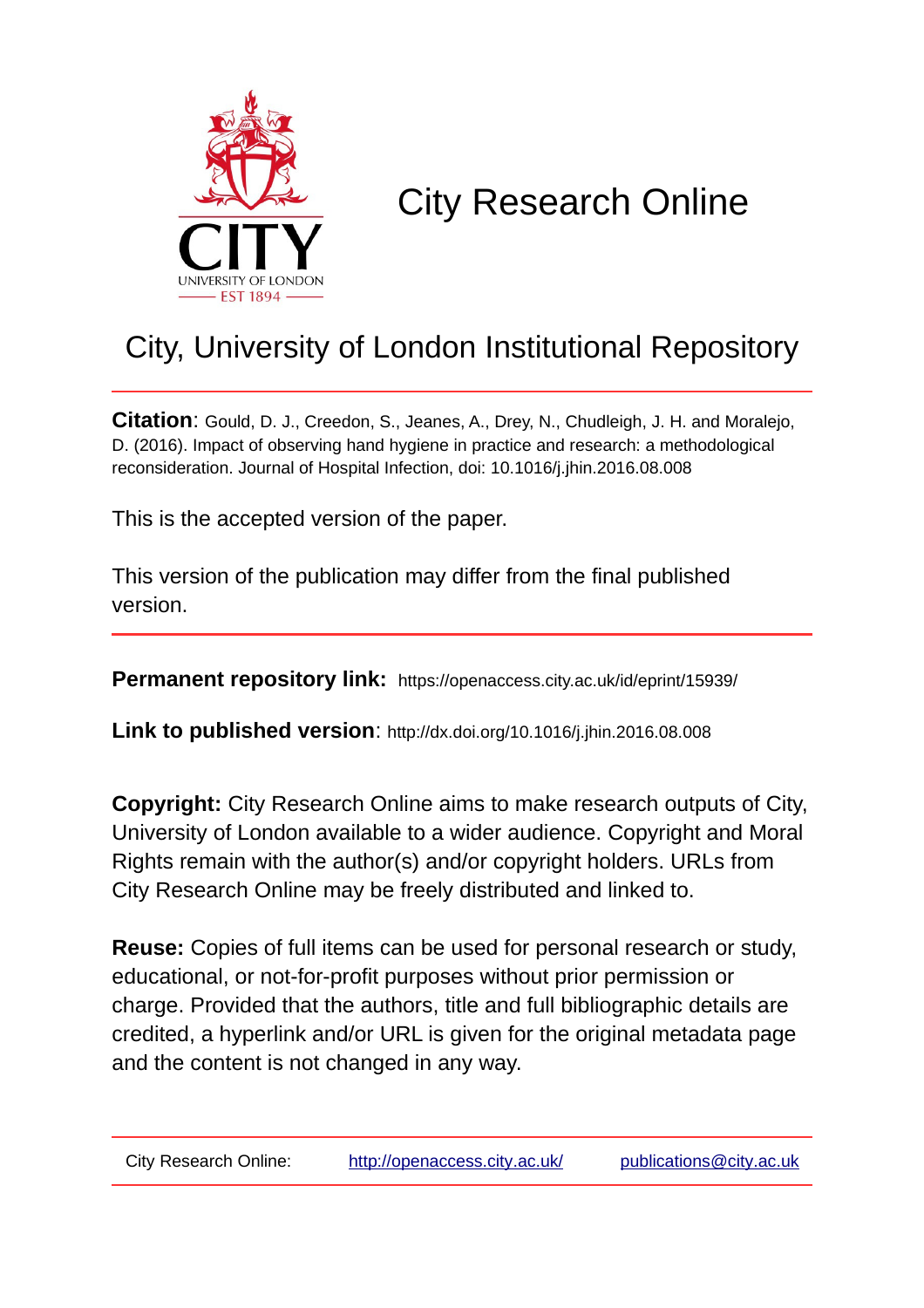## **REVIEW**

Impact of observing hand hygiene in practice and research: a methodological reconsideration

D. J. Gould <sup>a</sup> \*, S. Creedon <sup>b</sup>, A. Jeanes <sup>c</sup>, N. S. Drey <sup>d</sup>, J Chudleigh <sup>e</sup>, D Morelejo <sup>f</sup>

<sup>a</sup> Cardiff University, UK **bUniversity of Cork, Southern Ireland** <sup>c</sup>UniversityCollegeHospital, London, UK <sup>d</sup>City UniversityLondon, UK e King's College, London, UK f Memorial University, St John's N.L. Canada

**KEYWORDS** Hand hygiene Hand hygiene audit Hand hygiene compliance Health care-associated infection Hawthorne effect Observation of practice

Words in text =  $3,396$ 

\*Corresponding author: School of Healthcare Sciences, Cardiff University, Eastgate House, Newport Road, Cardiff, Wales CF24 OAB *Tel*: 02920 688563 *Email address:*[gouldd@cardiff.ac.uk](mailto:gouldd@cardiff.ac.uk)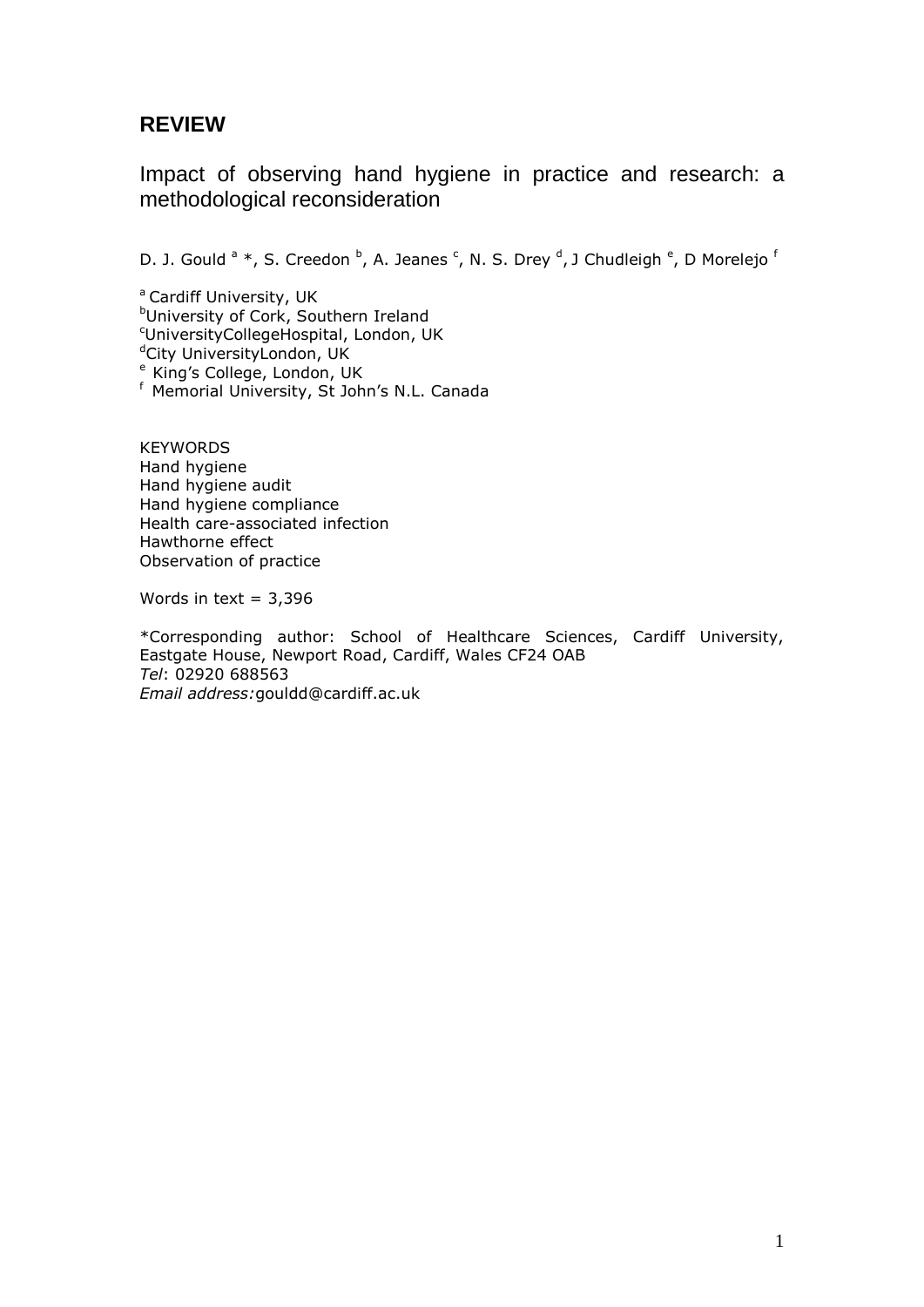### **Summary**

Healthcare-associated infection is spread by direct contact and the importance of hand hygiene to break the chain of infection is recognised internationally. In many countries hand hygiene is regularly audited as part of quality assurance based on recommendations issued by the World Health Organization (WHO). Direct observation is the recommended audit method but is associated with a number of disadvantages, including potential for being observed to alter usual behaviour. The Hawthorne effect in relation to hand hygiene is equated with productivity by increasing the frequency that hand hygiene is undertaken. Unobtrusive and/or frequent observation to accustom staff to the presence of observers are considered acceptable ways of reducing the Hawthorne effect but little has been written about how to implement these techniques or assess their effectiveness. There is evidence that awareness of being watched can disrupt the usual behaviour of individuals in complex and unpredictable ways other than simple productivity effect. Health workers might defer or avoid activities that require hand hygiene in the presence of auditors but these issues are not addressed in guidelines for practice or research studies. This is an important oversight with implications for the validity of hand hygiene audit findings. It needs to be considered if such findings are taken as indicators of quality of care and if the results of hand hygiene research are used to inform future policy and practice. Product uptake overcomes avoidance tactics. It is cheaper and generates data continuously to give a 24 hour picture of compliance for all clinicians without disrupting patient care. Disadvantages are the risk of overestimating uptake through spillage, wastage or use by visitors and non-clinical staff entering patient care areas. Electronic devices can overcome Hawthorne and avoidance effects but are costly and are not widely used outside research studies.

Words in summary = 294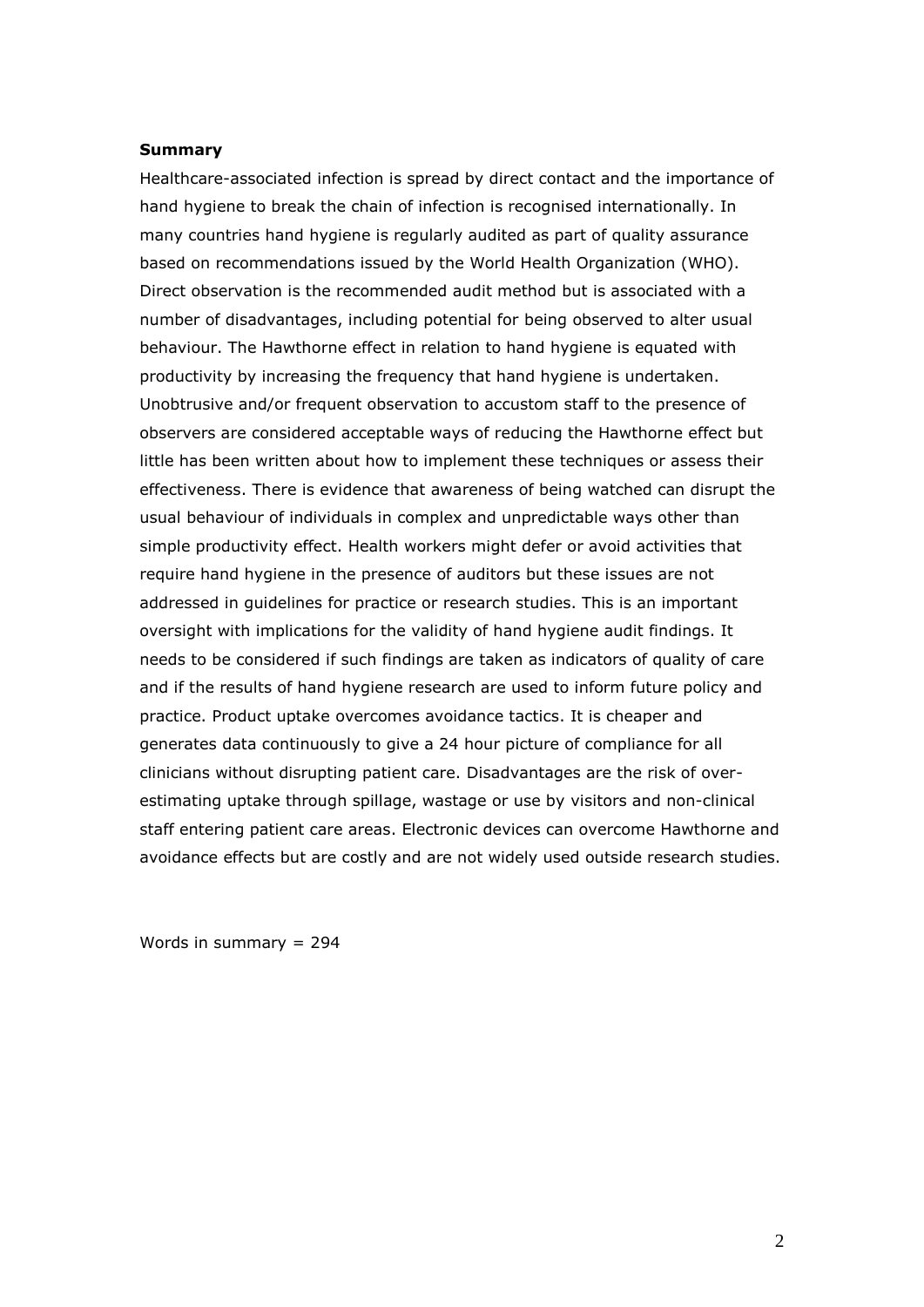## **Introduction**

Healthcare-associated infection (HCAI) is spread mainly by direct contact. Most cross-infection takes place via the hands of health workers  $1/2$  and it is agreed that cleansing hands can break the chain of infection, thus reducing rates of HCAI <sup>1</sup>. The importance of hand hygiene is recognised internationally  $3, 4$  and guidelines developed by the World Health Organization (WHO) in 2009 <sup>5</sup>are credited with exerting considerable impact on hand hygiene policy and practice globally  $6$ . The WHO  $<sup>5</sup>$  emphasises the importance of regular monitoring to assess health workers'</sup> hand hygiene performance. Monitoring is now undertaken routinely in many countries as part of quality assurance and is regarded as a major contributor to patient safety. Rates of hand hygiene compliance are reported to National Health Service Trust Boards, at similarly senior level in other countries and are frequently presented on the websites of healthcare providers as an indicator that infection prevention procedures are operating effectively. High levels of hand hygiene compliance are difficult to sustain  $2^7$  and testing new interventions to enhance practice are frequently reported  $<sup>7</sup>$ . Valid and reliable assessment is also</sup> essential to establish effectiveness when such interventions are evaluated <sup>8</sup>. The methodology of hand hygiene audit has thus become an important area of enquiry. Audit can be undertaken by direct observation, consumption of alcohol handrub/soap or with electronic/computerised devices<sup>9</sup>.

Direct observation has been described as the 'gold standard' approach to hand hygiene audit  $10$  and is favoured by the WHO<sup>5</sup> because at the time the guidelines were published, it was the only method that could detect all hand hygiene opportunities, number of times an opportunity is acted on and appropriate timing of the hand hygiene event in the sequence of care. Observers witness which individuals are complying or failing to comply with hand hygiene protocols allowing them to intervene to improve performance in real time, identify barriers to compliance (e.g. poor availability of products or facilities) and make redress. Disadvantages are the time-consuming and resource-intensive nature of direct observation, need to train and periodically re-validate observers, need for reliability testing to ensure agreement between observers (inter-rater reliability), loss of data when bedside curtains are closed  $8$ , assumption that hand hygiene opportunities and compliance are defined in the same way in all studies  $<sup>8</sup>$  and that</sup> audit captures only a small number of all hand hygiene opportunities that are occurring simultaneously  $11$ . Perhaps the most serious criticism is that the presence of observers has potential to influence health workers' usual behaviour

3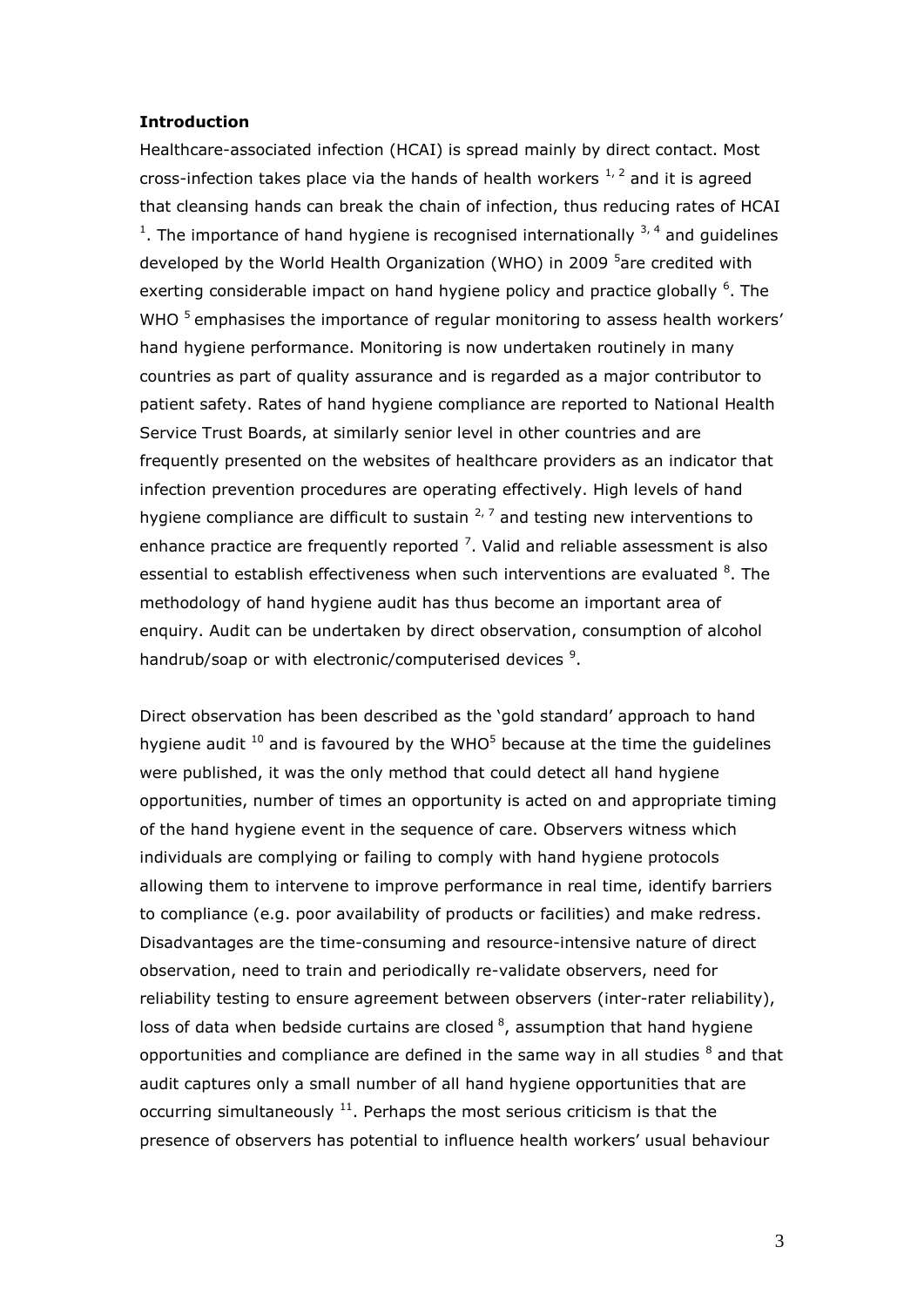thus reducing the validity of audit findings <sup>8</sup>. These disadvantages are recognised by the WHO $5$ .

## **Impact of observation on usual behaviour: historical overview**

The impact of observation on employees' usual behaviour was first documented during a series of experiments at the Hawthorne Electrical Plant in Michigan, US throughout the 1920s and 1930s  $^{12}$ . Data collectors noticed that productivity increased regardless of the variable being manipulated and concluded that it resulted from employees' awareness that they were under scrutiny. Over the years this phenomenon has become known as the 'Hawthorne effect' and has attracted considerable attention from social scientists undertaking research in experimental and naturalistic settings  $13, 14$ . The results of the Hawthorne experiments have been re-analysed numerous times and the original conclusions questioned  $^{13, 14}$  because of the large number of variables that could have affected behaviour but were not controlled  $15$ . There is confusion over a precise definition of the Hawthorne effect. It is described inconsistently with little understanding of how any resultant behaviour change is mediated or could be controlled  $<sup>15</sup>$ .</sup> Empirical research exploring association between observation and altered behaviour has been undertaken mainly in the field of education where some research teams have failed to detect systematic relationship between research participation and improved outcomes  $16$ . There is a consensus that individuals change behaviour when they are studied but not in a consistent or predictable manner  $15, 17, 18$ . Identifying the Hawthorne effect and other tactics of avoidance or deferred activity is important when undertaking and interpreting the findings of hand hygiene audit given the current emphasis on hand hygiene globally and the importance of health workers' compliance.

## **Behaviour change during hand hygiene observation: historical overview**

Although hand hygiene has attracted a great deal of attention over the last twenty years, this has not always been the case. Like the rest of infection prevention and control it was a Cinderella subject and the earliest studies, lacking methodological sophistication, overlooked the possibility that being watched might alter health workers' usual behaviour  $^{19, 20}$ . A study reported in 1994  $^{21}$  was one of the earliest to consider the Hawthorne effect. Participants were informed that hand hygiene was being observed but details of what was being documented (cleansing in relation to the activity undertaken and technique) were not disclosed in an attempt to reduce impact on usual behaviour. As hand hygiene research gained momentum the possibility that watching staff might alter usual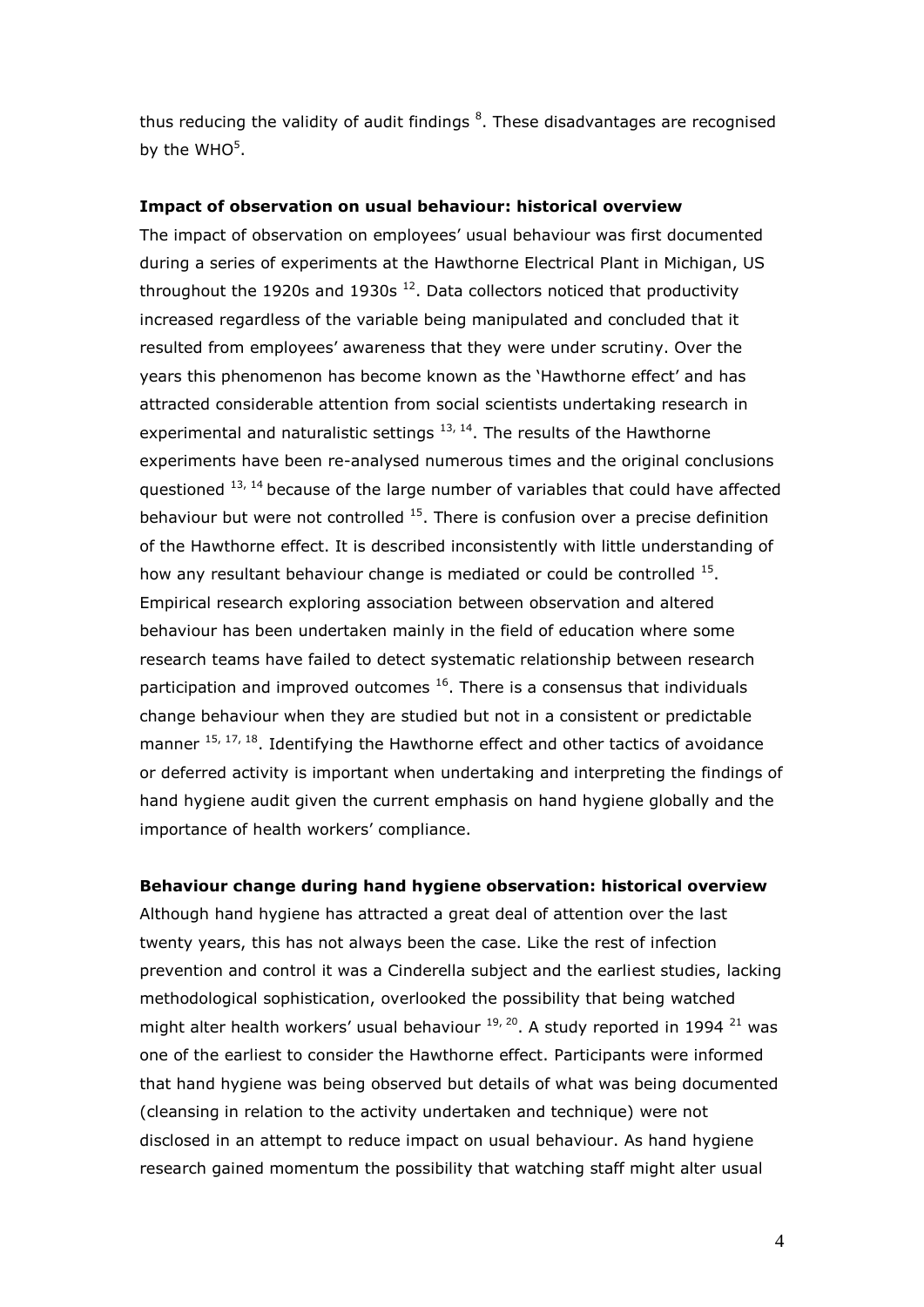behaviour received greater consideration and the idea that a deliberately engineered Hawthorne effect might be used to improve compliance took shape. In the highly cited study by Pittet et al  $^{22}$  in the Geneva University Hospital health workers were informed that hand hygiene would be observed but did not know when audit periods were scheduled. Performance feedback was then used as part of an intervention to encourage increased hand hygiene frequency and reduce rates of HCAI. The Geneva study stimulated interest in hand hygiene and strategies to promote it. Overt observation has been since used as part of other multimodal interventions to increase hand hygiene compliance  $^{23, 24.25}$ . This focus on hand hygiene has in turn contributed to increased awareness of the Hawthorne effect. One study reported a 55% increase in use of alcohol handrub when health workers were aware that they were being watched compared to when they were unaware  $26$ . Compliance declined from 61% when doctors knew they were being observed to 44% when they were unaware  $^{27}$  while in another study  $^{28}$  hand hygiene compliance was reported to increase in the presence of data collectors known to staff compared to data collection by someone they did not recognise. The majority of these studies are associated with significant problems in relation to design and reporting of the audit method however. Only three studies in which overt observation with performance feedback formed part of a multifaceted intervention to enhance compliance reported adequate controls  $23, 24, 25$ . In the others, lacking randomisation, it is not clear whether factors other than awareness of scrutiny could have influenced compliance. In two intervention studies that included overt observation as part of the intervention  $23, 25$  data collectors did not know which centres were acting as controls and which were receiving the intervention but this information is not explicit in other studies. Lack of blinding to group allocation operates as an important source of observer bias.

## **Approaches to overcoming the Hawthorne effect during directly observed hand hygiene audits**

Misleading health workers about the reason for observation is occasionally employed  $^{29, 30, 31, 32}$ . Its effectiveness in these studies has been assumed, not formally tested and in one study it was unsuccessful because health workers became aware of the real purpose of data collection<sup>33</sup>. Misleading staff is not recommended by the WHO $5$  because it could promote distrust between clinicians and managers and is impossible to maintain if audit forms part of an intervention to promote hand hygiene. Covert observation in which health workers are neither informed that observation is taking place or told that other information is being documented, is not recommended for the same reason but has been employed in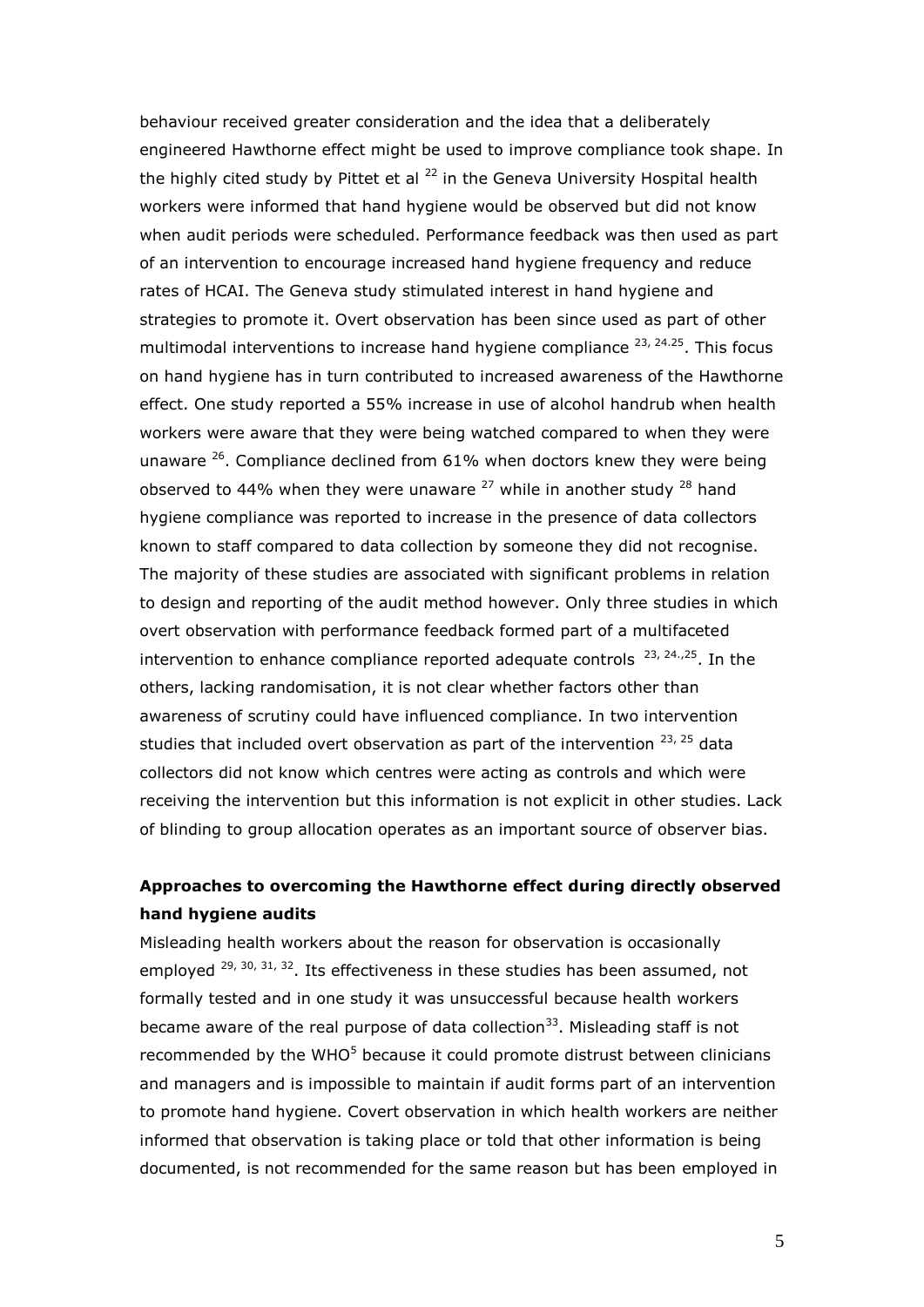a number of studies  $34, 35$ . The WHO<sup>5</sup> recommends two approaches to behaviour change during hand hygiene audit: unobtrusive observation and/or frequent observation to accustom staff to the presence of observers.

Unobtrusive observation has been employed in a number of studies  $23, 25, 36$ . The authors do not provide details of how the procedure was undertaken or how its effectiveness was assessed, not surprisingly as the WHO guidelines<sup>5</sup> do not give advice on either issue. Acclimatising staff to the presence of observers is a recognised technique in social science called habituation  $37,38$ . It is defined as decline in altered behaviour in response to repeatedly being observed 38. Although regarded as effective  $39$ , habituation is seldom used in hand hygiene research and the WHO $<sup>5</sup>$  does not provide practical guidance on how it should be</sup> applied. Indication of its possible effectiveness can be traced to the work of Harbarth et al <sup>40</sup> in which compliance declined over a two week audit period in which staff appeared to forget about the presence of auditors. Cheng et al  $41$ attempted to acclimatise health workers to the presence of data collectors by visiting wards regularly before audit began but do not discuss its effectiveness or the duration of data collection required before habituation was achieved, an issue seldom addressed in research looking at the effect of habituation on usual behaviour more generally  $38$ . In another study  $42$  health workers were observed on five occasions each two hours long in an attempt to secure habituation. They were informed that the data collector would be present before audit commenced so they would become accustomed to her presence but the point at which hand hygiene audit began was not disclosed. Increased hand hygiene frequency was noted throughout the first three observation periods and then appeared to wane but as the early data were discarded it was impossible to determine whether habituation was effective or how long it took. Chen and colleagues  $11$  combined direct observation of hand hygiene by trained auditors with a wireless data system allowing real time data input to the hospital intranet. Compliance increased with length of time that auditors remained in the clinical area during an unannounced audit period. It was hypothesised that levels of compliance would decline with their continued presence and observers were instructed to habituate health workers by staying on the unit for a short period (ten minutes) after collecting a set number of observations. Resulting reduction in hand hygiene frequency was accepted as a valid indicator of usual behaviour because rates were similar to those obtained in studies employing video-camera, which was assumed to achieve high levels of validity. This may be a false premise. Health workers may become accustomed to continual presence of the equipment but

6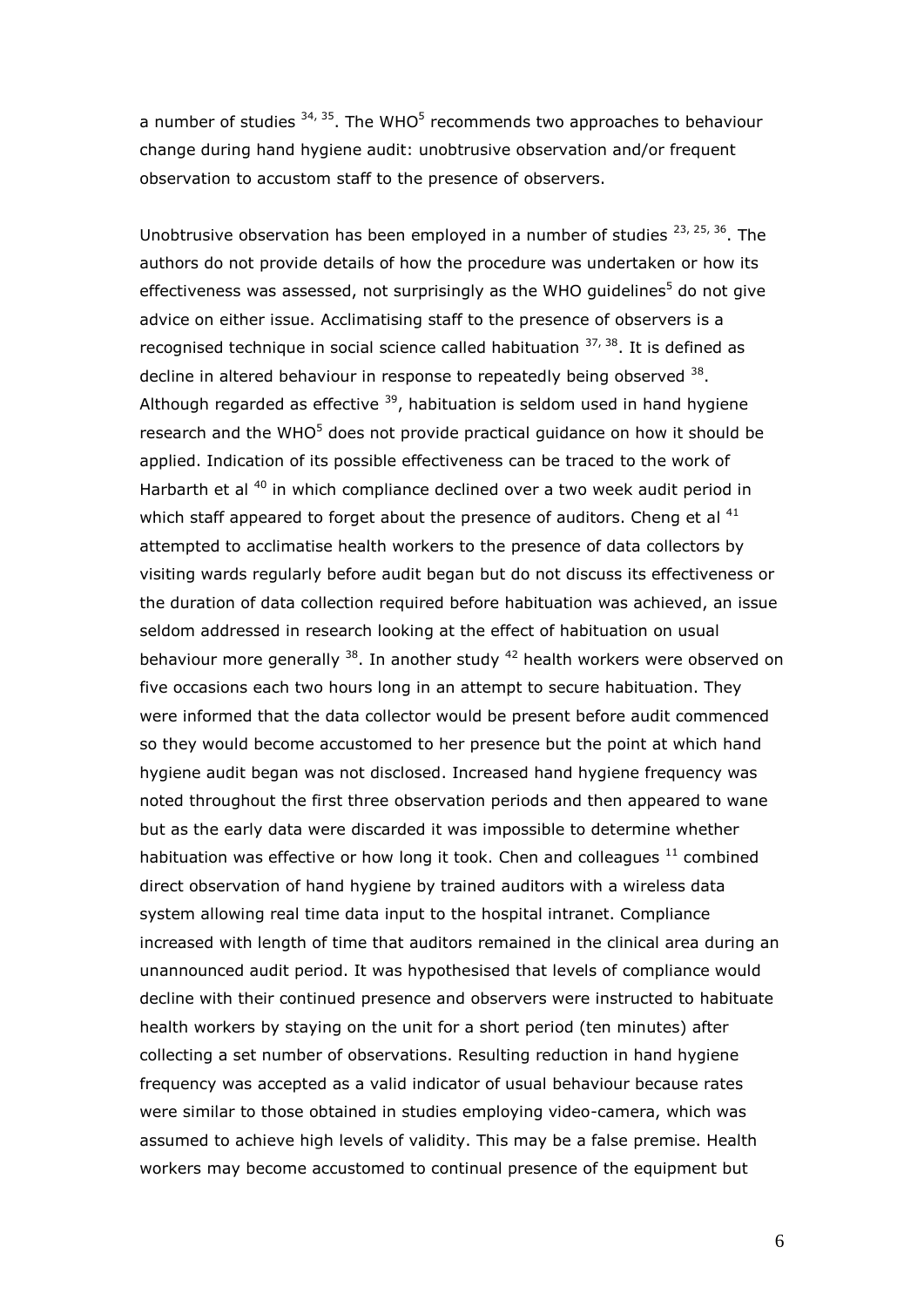habituation does not remove other key aspects of the data collection process that can compromise validity. Authors<sup>43</sup> employing observation by video camera do not describe training and validation of data collectors, issues that are of particular importance when large amounts of video footage are analysed. In this study  $43$ data were incomplete as it was impossible to evaluate hand hygiene performance in relation to the sequence of care: cameras were placed outside patients' rooms to avoid breaching privacy.

Although social scientists acknowledge that presence of observers in a clinical area can disrupt practice in more complex ways than a simple productivity effect, the possibility of a wider impact on hand hygiene audit data does not appear to have been addressed in guidelines for practice or research studies. This is an important oversight with major implications for the validity of audit findings. Health workers can practice avoidance tactics by moving to a location that is out of the auditor's range of vision (e.g. treatment room) resulting in under-estimate of the number of hand hygiene opportunities available and whether or not they were acted on. They can also defer clinical procedures until observation is over, especially if the audit period is brief: in many studies it is 30 minutes or less  $^{22, 25, 25}$  $40.$  Delaying activities that require multiple hand hygiene events throughout as well as before and afterwards (e.g. complex wound dressings, urinary catheterisation) results in failure to capture the full range of clinical procedures being undertaken, reducing completeness and validity of the data and compromising patient care because it is no longer delivered in a timely manner. Avoidance is less systematic than simple productivity effect, much harder to detect, allow for or overcome when hand hygiene audit is by direct observation.

## **Other approaches to hand hygiene monitoring**

#### *Product uptake*

Product uptake has been used as an indicator of hand hygiene compliance in a number of studies either as a secondary outcome measure to corroborate the results of direct observation  $44, 45, 46, 47, 48, 49$  or as the main audit method  $50, 51, 52,$  $53$ . There is some evidence  $54$  that it might be a more sensitive indicator of the impact of alcohol-based antiseptics on HCAI rates than direct observation providing that uptake can be restricted to health workers only. Product uptake overcomes avoidance tactics. It is cheaper and generates data continuously to give a 24 hour picture of compliance for all clinicians without disrupting patient care. Disadvantages are the risk of over-estimating uptake through spillage, wastage or use by visitors and non-clinical staff entering patient care areas  $9$ .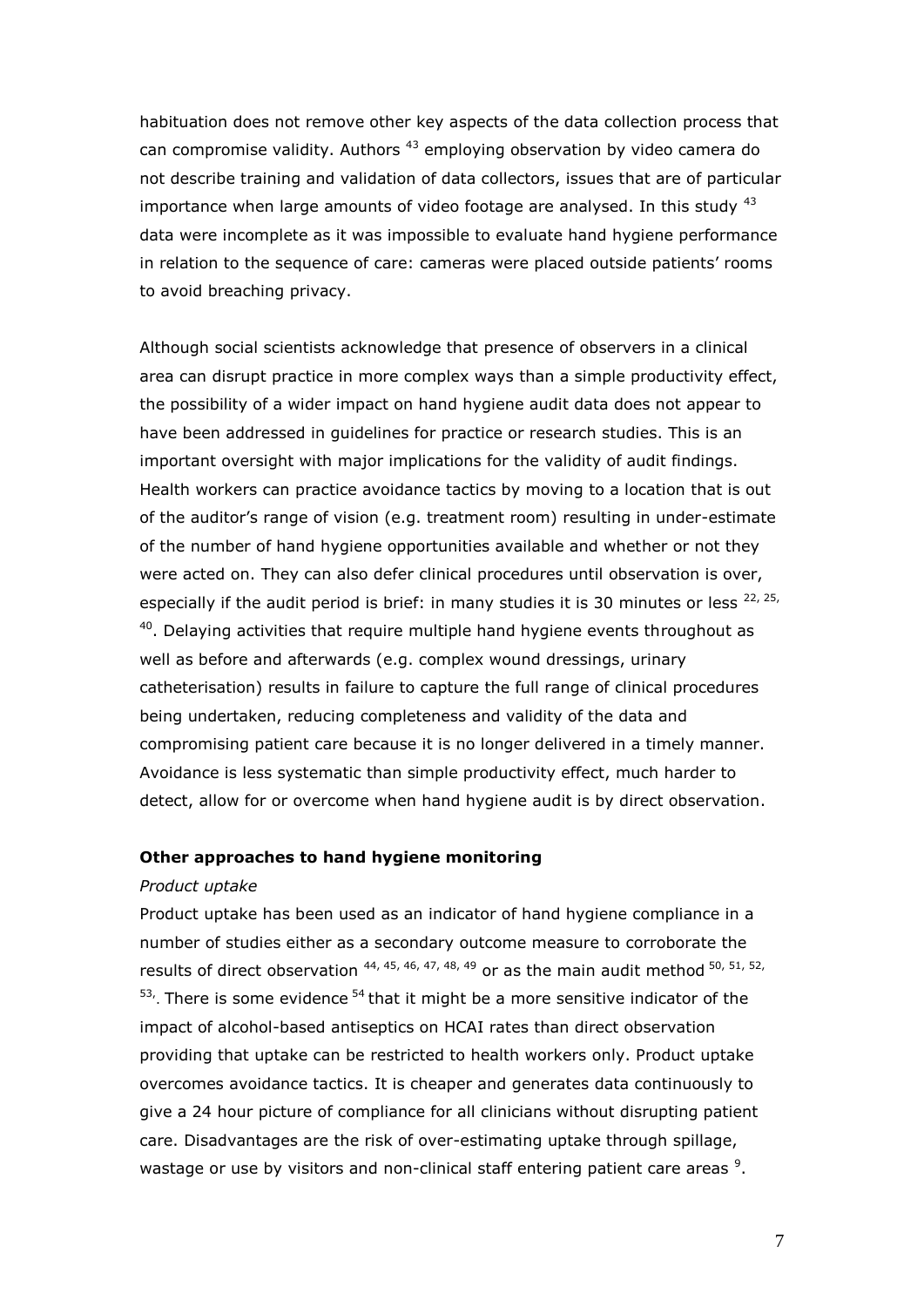Uptake can be under-estimated if staff use individual, portable dispensers <sup>55, 56</sup>. If organisations can estimate non-clinical consumption, take into account uptake from individual dispensers and adjust their calculations, this approach could offer a useful alternative to direct observation but with loss of information: most systems do not monitor compliance for individual members of staff, professional groups, provide data on the hand hygiene event in relation to the sequence of patient care however <sup>57</sup>. Product could be used to identify clinical areas where hand hygiene appears to be problematic  $9$ , however.

### *Electronic and computerised devices*

Hand hygiene can be monitored with electronic and computerised devices that employ infra-red detection and wireless networks  $57$ . It has been arqued that staff become habituated to presence of the device when they are used continuously, <sup>58</sup> and there is evidence that they can overcome the Hawthorne effect. Srigley et al <sup>59</sup> established significantly higher hand hygiene compliance rates from alcohol handrub dispensers visible to data collectors compared to dispensers outside their field of vision. Electronic monitoring revealed significantly increased compliance rates when data collectors were present compared to 1-5 minutes immediately before their arrival. Another study <sup>60</sup> demonstrated strong positive correlation between the results of directly observed hand hygiene and electronic monitoring documented simultaneously. Hand hygiene was performed 24 times an hour in the presence of observers compared to eight times per hour in their absence suggesting that direct observation had a powerful Hawthorne effect. Electronic systems typically require each health worker to wear a detector. In one study where the detector was swapped between health workers instead of being worn continually by all staff all the time, compliance was lower  $61$ . From this finding it was inferred that wearing the detector resulted in a Hawthorne effect because staff were aware that individual behaviour could be identified. Again in this study there was good correlation between electronic and manual monitoring. The findings of these recent studies contrast with an earlier study by Marra  $62$  where there was poor concordance between the outcomes of direct observation and electronic monitoring. Direct observation was considered less accurate in this study because the results of electronic monitoring concurred with those simultaneously obtained from product uptake which was taken as a valid indicator of performance. Electronic devices are becoming more sophisticated. Some models can provide data relating to key moments of the Five Moments of Hand Hygiene<sup>63</sup> but they are expensive to purchase and install. The amount of real

8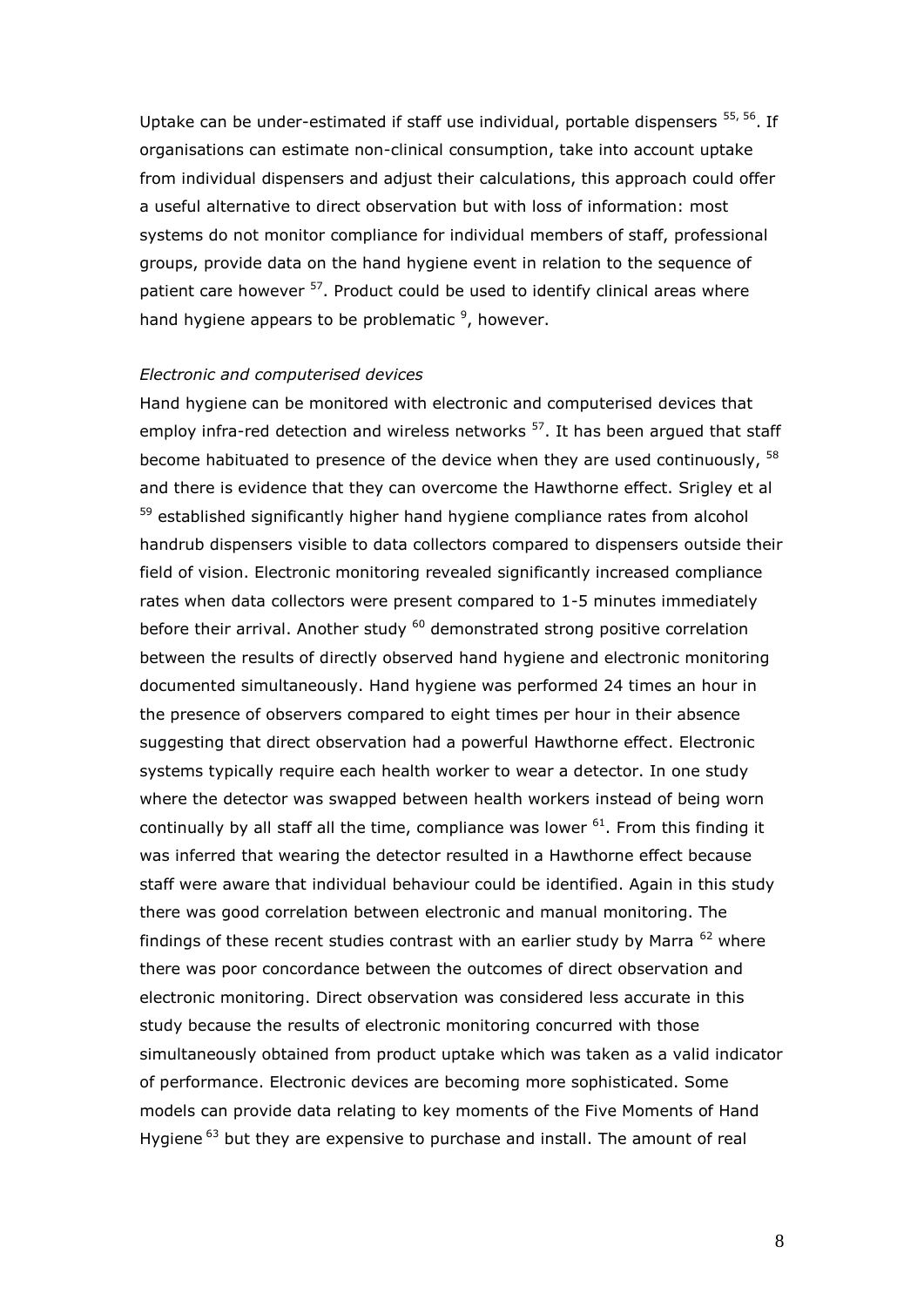time data generated is only of value if managers have sufficient time to analyse and interpret it <sup>9</sup>.

## **Discussion**

The impact of observation on usual behaviour is more complex and less consistent than currently recognised in hand hygiene audit and research because individuals react to the knowledge that they are being watched in different, sometimes unpredictable ways  $15, 18$ . Aware of the emphasis placed on hand hygiene by mangers and infection prevention teams, health workers may respond by cleansing hands more often but they may also adopt strategies to evade observation that are opportunistic and unsystematic. Findings can be contextspecific making it difficult to compare audit results between different clinical settings or times of day. For example, there may be limited opportunity to improve hand hygiene performance in some hospital departments (e.g. the accident and emergency department) compared to wards through acuity of the work <sup>64</sup>. Repeated disillusionment at receiving unfavourable feedback could act as a disincentive to further attempts to improve performance. In these environments and perhaps more generally, direct observation should be questioned as the gold standard approach to hand hygiene audit. One of the most powerful arguments in favour of audit by direct observation, ability to intervene and correct poor practice in real time, appears to be rarely capitalised upon and there are only a few published examples <sup>65</sup>. Feedback is more often delayed while audit results are analysed while intervention at the point of care has the capacity to disrupt clinical practice and may be resented by staff as well as being impractical as it is likely to take place in front of patients. Finally a typical audit period can only ever capture a small number of the hand hygiene opportunities and events presented in a clinical area so it is not an efficient way of providing feedback. Although hand hygiene education and feedback are important they should not, therefore influence method of audit. Official guidelines  $5$  emphasise the importance of cleansing hands at appropriate times in the sequence of care and use of the correct product. The importance of thoroughly applying antiseptics to the entire hand surface to achieve disinfection is also recognised <sup>66</sup> but these elements of hand hygiene performance are seldom addressed and cannot be determined by product uptake or most electronic systems.

Accounts describing measurement of the Hawthorne or other effects of observation in hand hygiene and how to overcome them when monitoring takes place by direct observation are relatively unsophisticated and none of the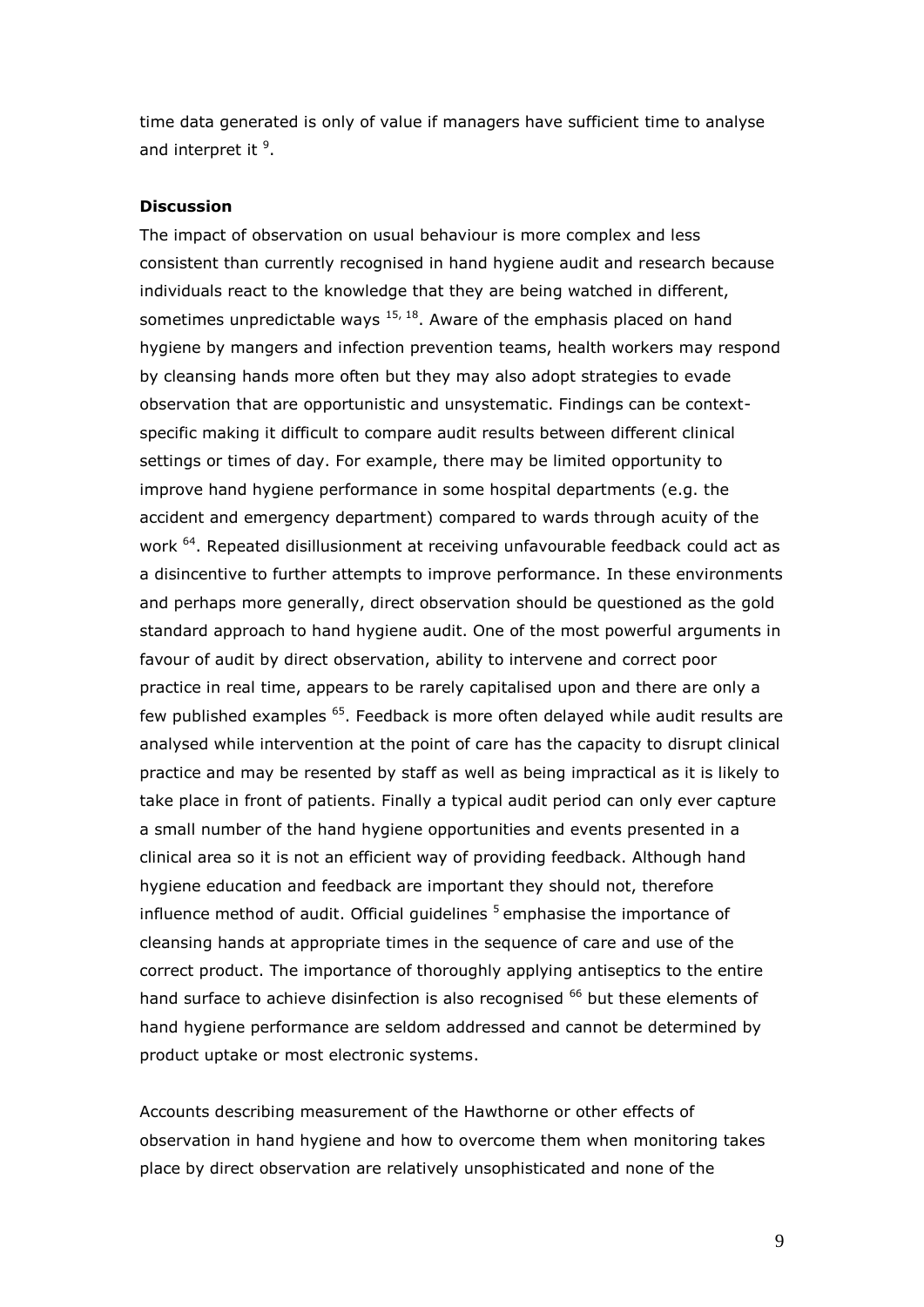techniques presently suggested have been clearly described or evaluated. Habituation, which holds some promise, is more seldom used than unobtrusive observation. More and better quality methodological studies are required to explore how the impact of observation can be measured, allowed for and/or reduced and how to determine the effectiveness of these strategies if hand hygiene audit results are to be taken as serious and valid indicators of patient safety. Such work is important because of the imprecision of product uptake and the expense of electronic systems and their limitations. The need for such studies could be dismissed given the hallowed place occupied by hand hygiene as a key component of all infection prevention programmes: it could be argued that periodic observation is useful to infection prevention teams because it gives an idea of what is taking place in clinical areas and reminds staff of the importance of hand hygiene irrespective of results. However, there is scope for organisations to establish their own Hawthorne effect and use it to estimate 'real' hand hygiene frequency. At present it is not possible to use published figures because estimates vary between research studies and data are not collected in the same way. There is also need to explore the most helpful and meaningful audit strategies and ensure they are in place. The way that audit is undertaken tends to drift over time <sup>65</sup>. In some organisations it is undertaken by managers, in others by infection prevention teams or local staff. Little work has been done to assess possible differences in results when audit is undertaken by different staff. Healthcare providers frequently state that they operate zero tolerance to HCAI and promote 100% hand hygiene compliance throughout their organisations. Whether such high levels are achievable in practical terms and their relationship to rates of HCAI remains unknown.

## **Conclusion**

The Hawthorne effect and possible avoidance and deferral tactics in the presence of observers have clear implications for the validity of audit and research findings. Attention has focused mainly on unsophisticated and untested ways of avoiding it or embracing it to drive performance feedback in interventions to improve compliance. The literature is replete with studies that purport to demonstrate that interventions can increase compliance  $^{23}$ ,  $^{34}$ ,  $^{35}$ ,  $^{50}$ ,  $^{67}$  and decrease rates of HCAI  $22, 23, 24, 25, 40, 46, 48, 49, 51, 53$  but many of these studies are poorly controlled  $7$  and repeat what has already been concluded: that if an intervention is introduced, practice will improve, at least while auditing is taking place. If the results are to be taken as a genuine reflection of quality of care, more thought should be given to the complex and under-estimated impact presented by the Hawthorne effect

10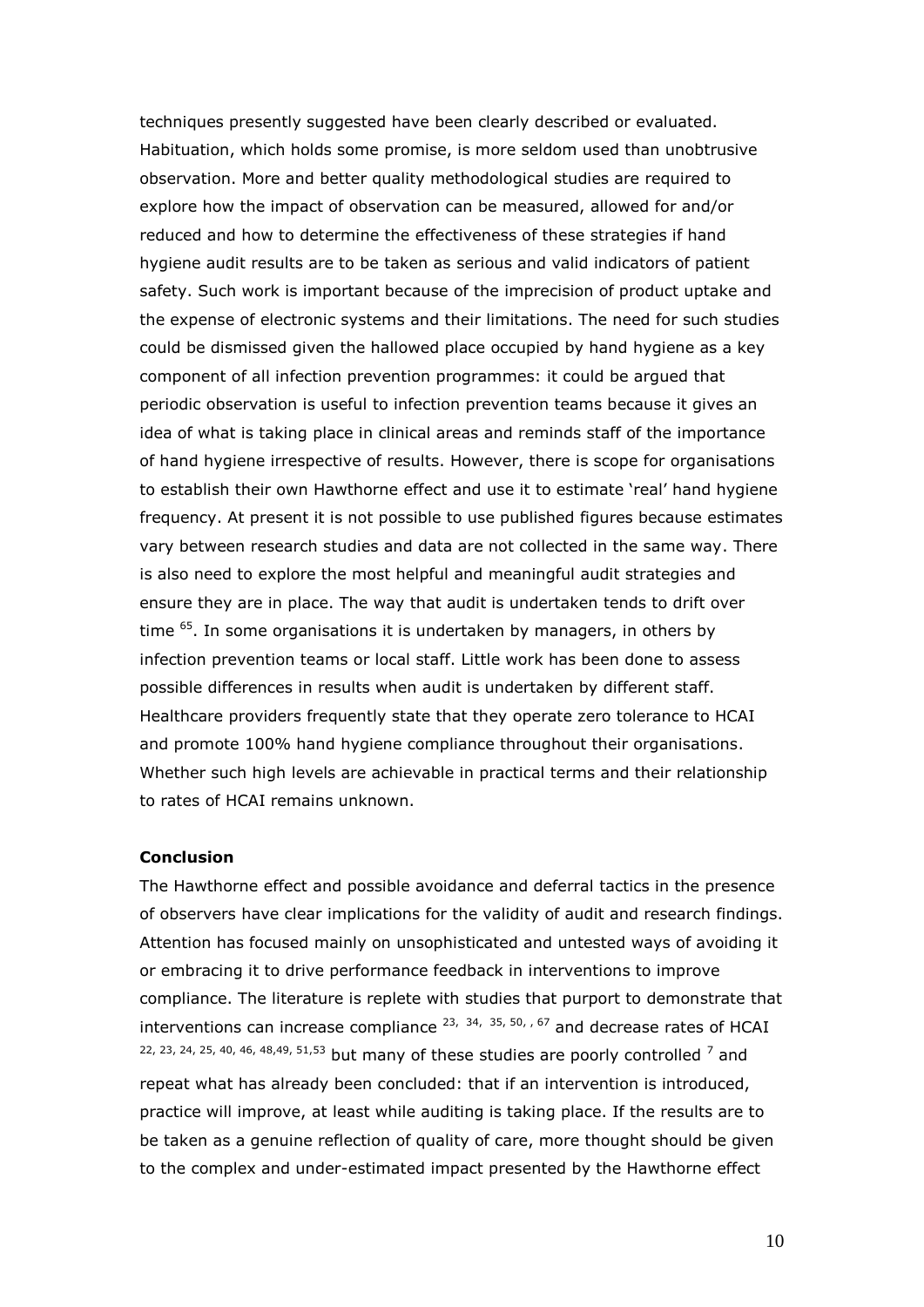given the amount of time and resources that are put into hand hygiene audits and campaigns.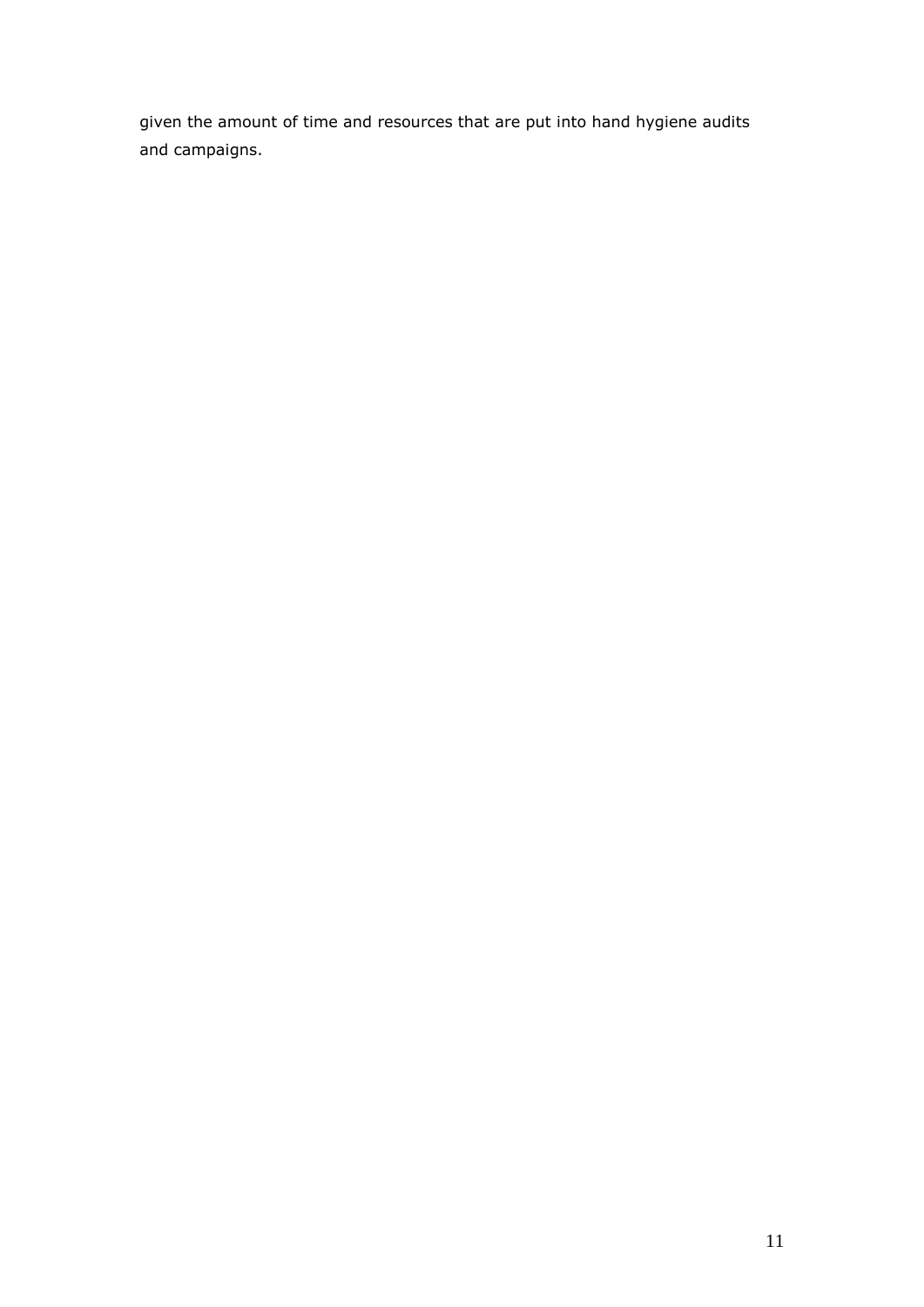## **References**

1. Reybrouck G. The role of hands in the spread of nosocomial infections.*J Hosp Infect* 1983;**4**: 103-11.

2. Teare E L, Cookson B, French G L, Jenner E, Scott G, Pallett A, Gould D, Schweiger M, Wilson J, Stone S (1999). Leader.UK handwashing initiative.*J Hosp Infect*1999; **43**: 1-3.

3. Boyce J, Pittet D Guideline for hand hygiene in health care settings: recommendations of the Healthcare Infection Control Practices Advisory Committee and the HICPAC/SHEA/APIC/DSA Hand Hygiene Task Force. *Infect Control HospEpidemiol* 2002; **23**: S3-S41.

4. Cookson B, Mathal E, Allegranzi B, *et al*. Comparison of national and subnational guidelines for hand hygiene *J Hosp Infect*; 2009: **72**: 202-10.

5. World Health Organization 2009. Guidelines on hand hygiene in health care. *WHO*.Geneva.

6. [Mathai E, Allegranzi B, Kilpatrick C, BagheriNejad S, Graafmans W, Pittet D.](http://www.ncbi.nlm.nih.gov/pubmed/22107015)  [Promoting hand hygiene in healthcare through national/subnational campaigns.](http://www.ncbi.nlm.nih.gov/pubmed/22107015) *J [Hosp Infect](http://www.ncbi.nlm.nih.gov/pubmed/22107015)* 2011*;* **77**: 294-8.

7. Gould DJ, Moralejo D, DreyNS, Chudleigh J H 2010. Interventions to improve hand hygiene compliance in patient care (update). *Cochrane Database of Systematic Reviews*, Issue 9. Art. No.: CD005186. DOI: 10.1002/14651858.CD005186.pub3.

8. Gould D J, Moralejo D, Drey NS, Chudleigh J. Measuring hand washing performance in health service audits and research studies. *J Hosp Infect* 2007; **66**: 109-15.

9. Gould DJ, Drey N, Creedon S 2011. Nemesis of hand hygiene audit.*J Hos pInfec;*  2011:**77**:290-93.

10. Haas J P, Larson E L. Measurement of compliance with hand hygiene *J Hosp Infect* 2007; **66**: 6-14.

11. Chen LF, Carriker CC, Staheli R et al. Observing and improving hand hygiene compliance: implementation and refinement of an electronic-assisted direct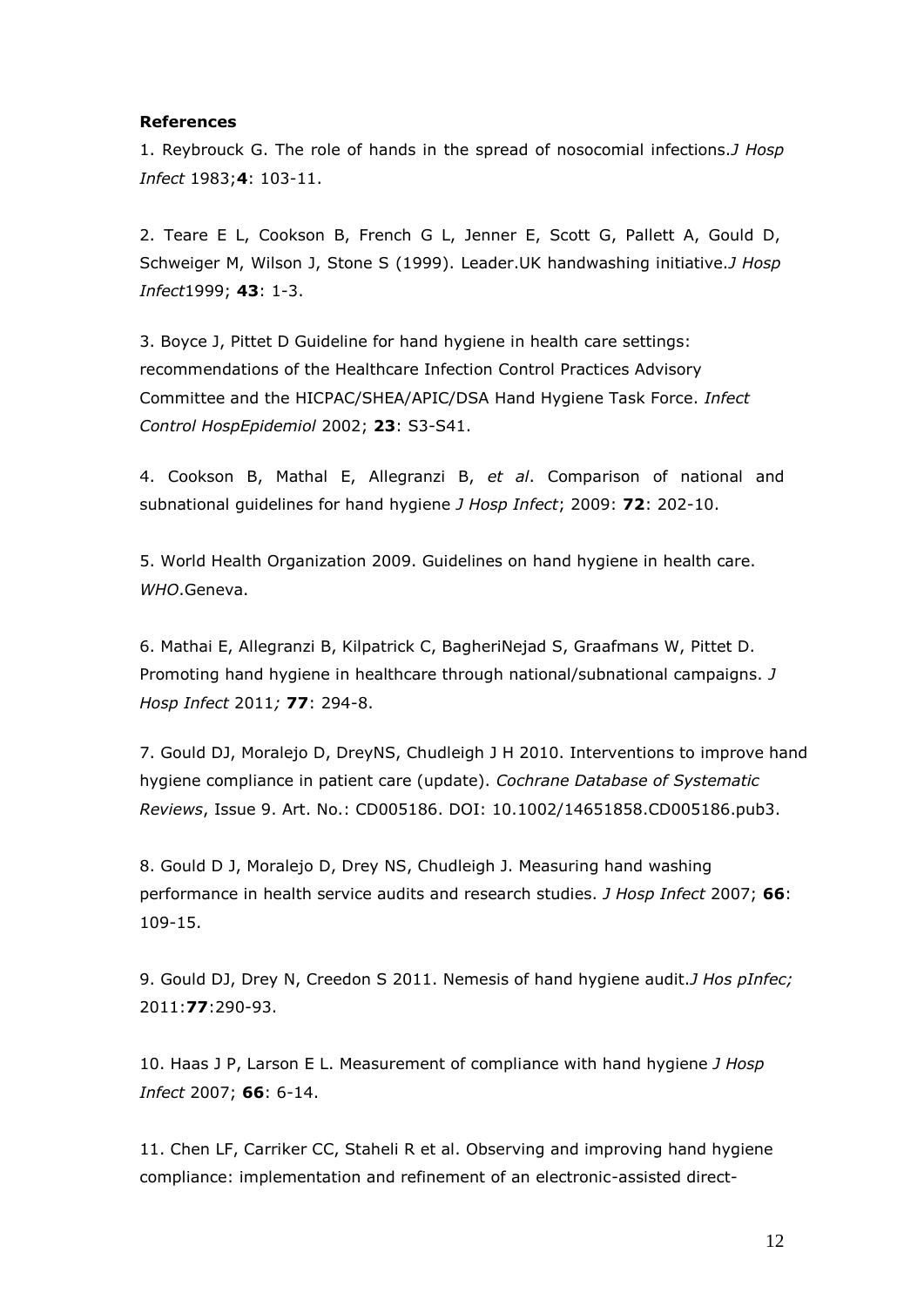observer hand hygiene audit program. *Infect Control Hosp Epidemiol* 2013; **34**: 207-10.

12. Roethlisberger FJ & .Dickson WJ *Management and the Worker*; Harvard University Press.Cambridge: 1939.

13. Kompier MAJ. The 'Hawthorne effect' is a myth, but what keeps the story going? *Scand J Work Environ Health* 2006;**32**: 402-12.

14. Levitt SD, List JA. Was there really a hawthorne effect at the Hawthorne Plan? An analysis of the original illumination experiments.*Am J Appl Econ* 2011; **3**: 224-38.

15. Adair JG. The hawthorne effect. A reconsideration of the methodological artifact.*J ApplPsychol* 1984; **69**: 334-45.

16. Holden JD. Hawthorne effect and research into professional practice.*J EvalClinPrac* 2008; **7**: 65-70.

17. Diaper G. The Hawthorne effect: a fresh examination .*Educ Stud* 1990; **16**: 261- 7.

18. McCambridge J, Witton J, Elbourne DR. Systematic review of the Hawthorne effect: new concepts are needed to study research participation effects. *J Clin Epidemiol* 2014; **67**: 267-77.

19. Albert R, Condie F. Hand washing patterns in medical intensive care units. *New Eng J Med* 1981;304: 1465--6

20. Quaraishi, ZA, McGuckin M, Blals FX et al. Duration of handwashing in intensive care units. A descriptive study. *Am J Infect Control* 1984:**18**; 83-7.

21. Gould, DJ 1994. Nurses' handwashing practice: results of a local study. *J Hosp Infect*; **28**: 15-30.

22. Pittet D, Hugonnet S, Mourouga P *et al*. Effectiveness of a hospital-wide programme to improve compliance with hand hygiene. *Lancet* 2000; **356:** 1307- 12.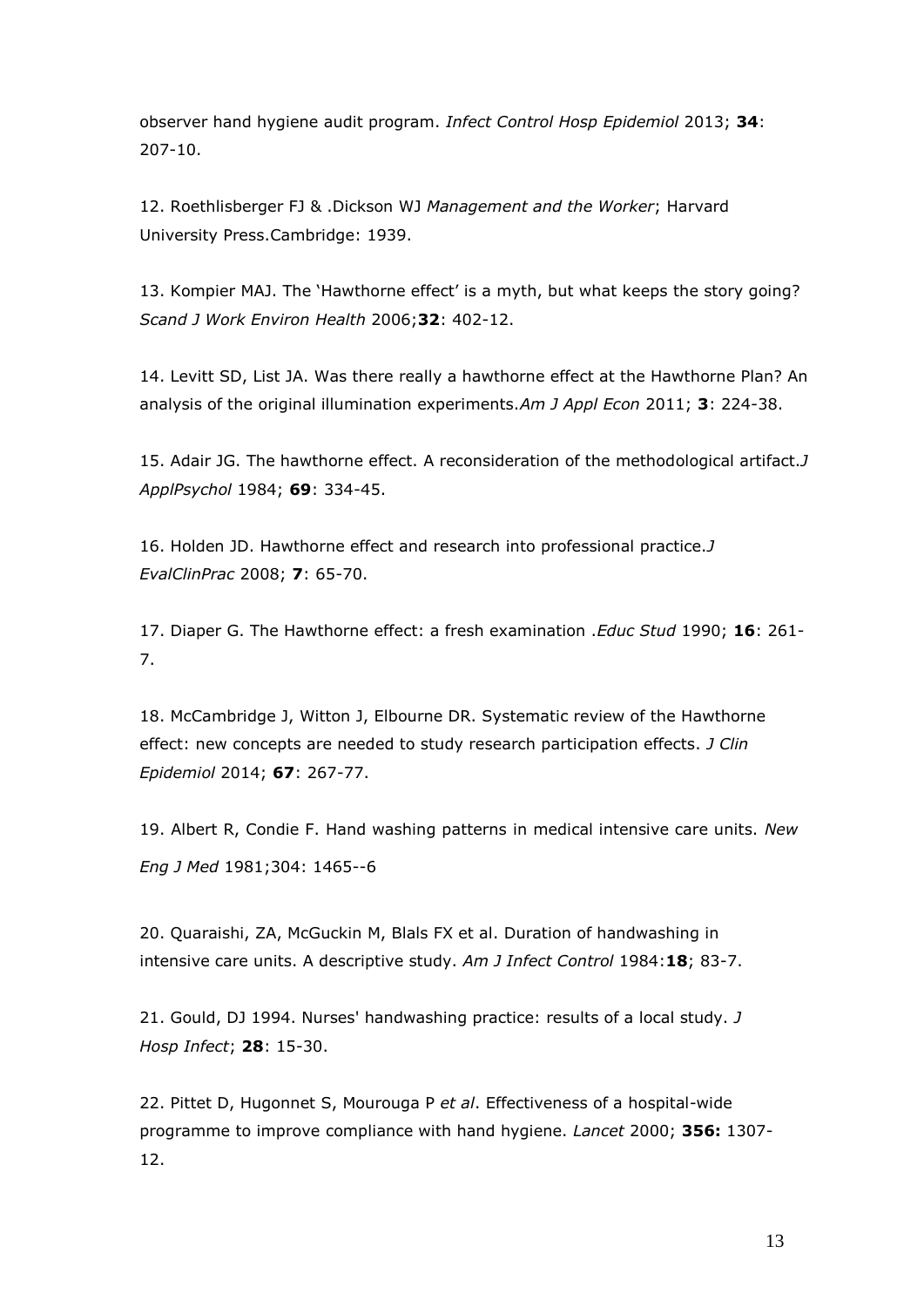23. [Ho M, Seto W, Wong L, Wong T. Effectiveness of multifaceted hand hygiene](http://www.ncbi.nlm.nih.gov/pubmed/22107015)  [interventions in long-term care facilities in Hong Kong: a cluster-randomized](http://www.ncbi.nlm.nih.gov/pubmed/22107015)  controlled trial. *[Infect Control HospEpidemiol](http://www.ncbi.nlm.nih.gov/pubmed/22107015)*2012; **33**: 761-7.

24. Martin-Madrazo C, Canada-Dorado A, Salinero-Fort M et al. Effectiveness of a training programme to improve hand hygiene compliance in primary care *BMJ Pub Health* 2009; **9**: 1-8.

25. [Mertz D,](http://www.ncbi.nlm.nih.gov/pubmed?term=Mertz%20D%5BAuthor%5D&cauthor=true&cauthor_uid=20923288) [Dafoe N,](http://www.ncbi.nlm.nih.gov/pubmed/22107015) [Walter SD,](http://www.ncbi.nlm.nih.gov/pubmed/22107015) [Brazil K,](http://www.ncbi.nlm.nih.gov/pubmed/22107015) [Loeb M. Effect of a multifaceted](http://www.ncbi.nlm.nih.gov/pubmed/22107015)  [intervention on adherence to hand hygiene among healthcare workers: a cluster](http://www.ncbi.nlm.nih.gov/pubmed/22107015)randomized trial*[. Infect Control HospEpidemiol](http://www.ncbi.nlm.nih.gov/pubmed/22107015)*2010; **31**: 1170-6.

26. Eckmanns T, Bessert J, Behnke M, Gastmeier P, Ruden H. Compliance with antiseptic hand rub use in intensive care units: the Hawthorne effect *Inf Control HospEpidemiol* 2006; **27**: 931-34.

27. Pittet D, Simon A, Huggonet S, Pessoa-Silva CL, Sauvan V, Perneger TV. Hand hygiene among physicians: performance, beliefs and perceptions. *Ann Intern Med* 2004; 141 1-8.

28. Kohli E, Ptak J, Smith S *et al*. Variability in the Hawthorne Effect with regard to hand hygiene performance in high- and low-performing inpatient care units *Infect Control HospEpidemiol* 2009; **30**: 232-36.

29. Al-Damouk M, Pudney E, Bleetman A. Hand hygiene and aseptic technique in the emergency department. *J Hosp Infect* 2004;**56**: 137-141.

30. Dedrick R, Sinkowitz-Cochran R, Cunningham C., Muder R., Perreuah P, Ccardo D, Jernigan J.. Hand hygiene practices after brief encounters with patients: an important opportunity for prevention. *Infect Control HospEpidemiol* 2007;**28**: 341-45.

31. Van de Mortel, M. & T., Murgo, M.An examination of covert observation and solution audit as tools to measure the success of hand hygiene interventions.*Am J Infect Control* 2006; **34**: 95-99.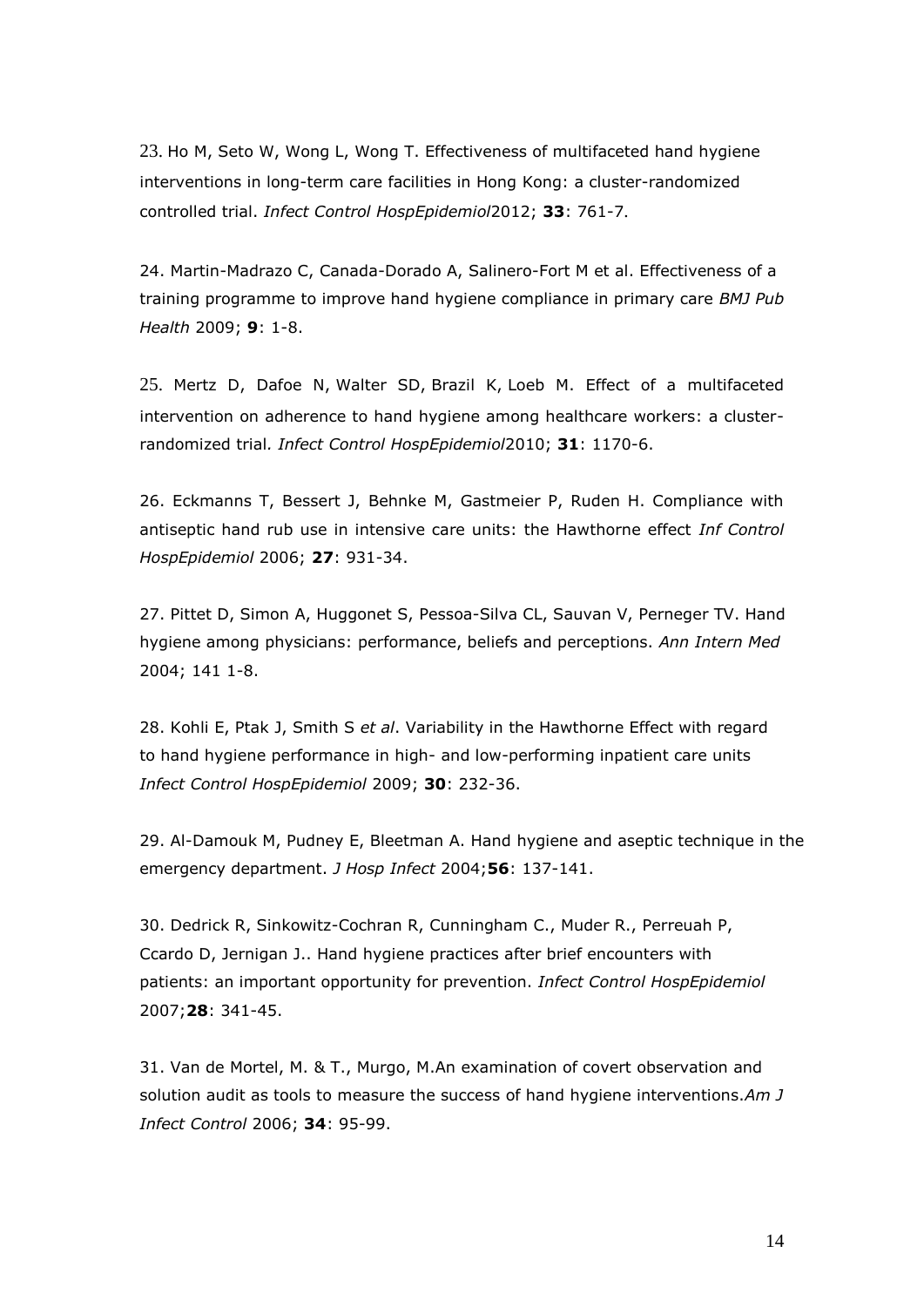32. [Potts V, Devine A, Cartright A. Hand hygiene pays off.](http://www.ncbi.nlm.nih.gov/pubmed/22107015) *Canadian Nurse* 2010; **106**[: 12-14.](http://www.ncbi.nlm.nih.gov/pubmed/22107015)

33. Whitby M, McLaws ML, Slater K, Tong E, Johnson, BI. Three successful interventions in health workers that improve compliance with hand hygiene: is sustained replication possible? *Am J Infect Control,* 2008; **36:**349-355.

34. [Mayer J, Mooney B; Gundlapalli A; Harbarth S, Stoddard S, Rubin MA,](http://www.ncbi.nlm.nih.gov/pubmed/22107015)  [Eutropius L, Brinton, B;Samore, MH. Dissemination and sustainability of a](http://www.ncbi.nlm.nih.gov/pubmed/22107015)  [hospital-wide hand hygiene program emphasizing positive reinforcement.](http://www.ncbi.nlm.nih.gov/pubmed/22107015) *Infect [Control HospEpidemiol](http://www.ncbi.nlm.nih.gov/pubmed/22107015)*2010; **32**: 59-66.

35. [Tromp M,](http://www.ncbi.nlm.nih.gov/pubmed?term=Tromp%20M%5BAuthor%5D&cauthor=true&cauthor_uid=22285710) [Huis A,](http://www.ncbi.nlm.nih.gov/pubmed/22107015) [de Guchteneire I,](http://www.ncbi.nlm.nih.gov/pubmed/22107015) [van der Meer J,](http://www.ncbi.nlm.nih.gov/pubmed/22107015) [van Achterberg](http://www.ncbi.nlm.nih.gov/pubmed/22107015)  [T,](http://www.ncbi.nlm.nih.gov/pubmed/22107015) [Hulscher M,](http://www.ncbi.nlm.nih.gov/pubmed?term=Hulscher%20M%5BAuthor%5D&cauthor=true&cauthor_uid=22285710) [Bleeker-Rovers C.](http://www.ncbi.nlm.nih.gov/pubmed?term=Bleeker-Rovers%20C%5BAuthor%5D&cauthor=true&cauthor_uid=22285710)The short-term and long-term effectiveness of a [multidisciplinary hand hygiene improvement program.](http://www.ncbi.nlm.nih.gov/pubmed/22107015) *Am J Infect Control* 2012; **40**[:732-6.](http://www.ncbi.nlm.nih.gov/pubmed/22107015) 

36. [Helder OK, Brug J, Looman CW, van Goudoever JB, Kornelisse RF. The impact of](http://www.ncbi.nlm.nih.gov/pubmed/22107015)  [an education program on hand hygiene compliance and nosocomial infection](http://www.ncbi.nlm.nih.gov/pubmed/22107015)  [incidence in an urban neonatal intensive care unit: an intervention study with before](http://www.ncbi.nlm.nih.gov/pubmed/22107015)  [and after comparison.](http://www.ncbi.nlm.nih.gov/pubmed/22107015) *Internat J Nurs Stud* 2010; **47**:1245-52.

37. Baum C, Forehand R, Zegiob L. A review of observer reactivity in adult-child interactions. *J Psychopath Beh Assess* 1979; 1: 167-178.

38. [McCall G. Systematic field observation.](http://www.ncbi.nlm.nih.gov/pubmed/22107015)*Ann ReviSociol* 1984; **10**: 263-82.

39. [Rankin C, Abrams T, Barry R, Bhatnagar S, Clayton D, Colombo J, Coppola G,](http://www.ncbi.nlm.nih.gov/pubmed/22107015)  [Geyer M, Glanzman D , Marsland, S, Mcsweeney F, Wilson D , Wu CF, Thompson](http://www.ncbi.nlm.nih.gov/pubmed/22107015)  [R. Habituation revisited; an updated and revised description of the behavioral](http://www.ncbi.nlm.nih.gov/pubmed/22107015)  [characteristics of habituation.](http://www.ncbi.nlm.nih.gov/pubmed/22107015) *Neurobiol Learning Memory*DATE; **92**: 135-38.

40. Harbarth S, Pittet, D, Grady L, Zawacki, A, Potter-Bynoe, G, Samore, MH, Goldman, DA et al. Interventional study to evaluate the impact of an alcohol based hand gel in improving hand hygiene compliance. *Paed Infect Dis J* 2002; **21**: 489- 495.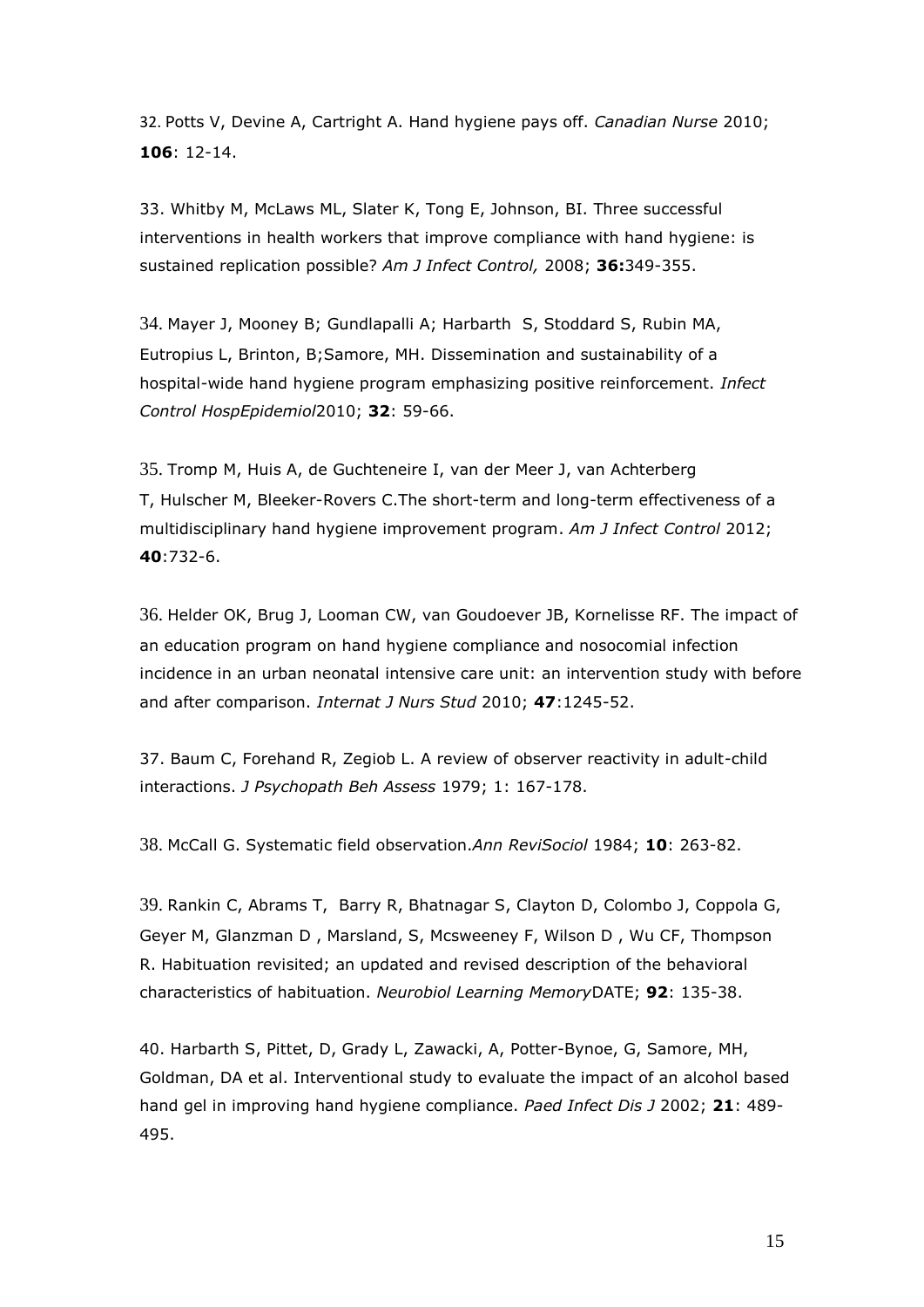41. [Cheng VC,](http://www.ncbi.nlm.nih.gov/pubmed?term=Cheng%20VC%5BAuthor%5D&cauthor=true&cauthor_uid=20822509) [Tai JW,](http://www.ncbi.nlm.nih.gov/pubmed?term=Tai%20JW%5BAuthor%5D&cauthor=true&cauthor_uid=20822509) [Chan WM,](http://www.ncbi.nlm.nih.gov/pubmed?term=Chan%20WM%5BAuthor%5D&cauthor=true&cauthor_uid=20822509) [Lau EH,](http://www.ncbi.nlm.nih.gov/pubmed?term=Lau%20EH%5BAuthor%5D&cauthor=true&cauthor_uid=20822509) [Chan JF,](http://www.ncbi.nlm.nih.gov/pubmed?term=Chan%20JF%5BAuthor%5D&cauthor=true&cauthor_uid=20822509) [To KK,](http://www.ncbi.nlm.nih.gov/pubmed?term=To%20KK%5BAuthor%5D&cauthor=true&cauthor_uid=20822509) [Li IW,](http://www.ncbi.nlm.nih.gov/pubmed?term=Li%20IW%5BAuthor%5D&cauthor=true&cauthor_uid=20822509) [Ho PL,](http://www.ncbi.nlm.nih.gov/pubmed?term=Ho%20PL%5BAuthor%5D&cauthor=true&cauthor_uid=20822509) [Yuen KY.](http://www.ncbi.nlm.nih.gov/pubmed?term=Yuen%20KY%5BAuthor%5D&cauthor=true&cauthor_uid=20822509) Sequential introduction of single room isolation and hand hygiene campaign in the control of methicillin-resistant *Staphylococcus aureus* in intensive care units.*BMC Infect Dis* 2010; **10**:263-65.

42. Creedon SA. Health care workers' hand decontamination practices: compliance with recommended guidelines. *J AdvNurs* 2005; 51: 208-216.

43. [Armellino D,](http://www.ncbi.nlm.nih.gov/pubmed?term=Armellino%20D%5BAuthor%5D&cauthor=true&cauthor_uid=22109950) [Hussain E,](http://www.ncbi.nlm.nih.gov/pubmed?term=Hussain%20E%5BAuthor%5D&cauthor=true&cauthor_uid=22109950) [Schilling ME,](http://www.ncbi.nlm.nih.gov/pubmed?term=Schilling%20ME%5BAuthor%5D&cauthor=true&cauthor_uid=22109950) [Senicola W,](http://www.ncbi.nlm.nih.gov/pubmed?term=Senicola%20W%5BAuthor%5D&cauthor=true&cauthor_uid=22109950) [Eichorn A,](http://www.ncbi.nlm.nih.gov/pubmed?term=Eichorn%20A%5BAuthor%5D&cauthor=true&cauthor_uid=22109950) [Dlugacz Y,](http://www.ncbi.nlm.nih.gov/pubmed?term=Dlugacz%20Y%5BAuthor%5D&cauthor=true&cauthor_uid=22109950) [Farber](http://www.ncbi.nlm.nih.gov/pubmed?term=Farber%20BF%5BAuthor%5D&cauthor=true&cauthor_uid=22109950)  [BF.](http://www.ncbi.nlm.nih.gov/pubmed?term=Farber%20BF%5BAuthor%5D&cauthor=true&cauthor_uid=22109950) Using high-technology to enforce low-technology safety measures: The use of third-party remote video auditing and real-time feedback in healthcare. *Clin Infect Dis* 2012; **54**: 1-7.

44. Lee, T C, Moore, C, Raboud, J *et al*. Impact of a mandatory infection control surveillance program on noscomial acquisition of methicillin-resistant *Staphylococcus aureus*. *Infect Control HospEpidemiol*2009; **30**: 249-56.

45. Ebnother, C, Tanner, B, Schmid, F, La Rocca, V, Heinzer, I, Bregenzer, T. Impact of an infection control program on the prevalence of nosocomial infections at a tertiary care center in Switzerland. *Infect Control and HospEpidemiol* 2008; **29**: 38-43.

46. Rose, L, Rogel, K, Redl, L, Cade, J F. Implementation of a multimodal infection control program during and Acinetobacter outbreak *IntCrit Care Nurs* 2009; **25**: 57-63.

47. Sanchez-Paya, J, Fuster-Perez, M, Garcia-Gonzalez, R M, Gracia-Rodriguez, P, Garcia-Shimizu, A, San Juan-Quiles, R, Casas-Fischer, A *et al*. Evaluation of a program for updating recommendations about hand hygiene *An SistSanitNavar* 2007;**30**:343-352.

48. Pessoa-Silva, C L, Hugonnet, S, Pfister, R, Touveneau, S, Dharan, S, Posfay-Barbe, K, Pittet, D. Reduction of health care associated infection risk in neonates by successful hand hygiene promotion *Pediatrics* 2007; **120**: 382-90.

49. Johnson, P D R, Martin, R, Burrell, L J, Grabsch, E A, Kirsa, S W, O'Keeffe, J, Mayall, B C *et al*. Efficacy of an alcohol/chlorhexidine hand hygiene program in a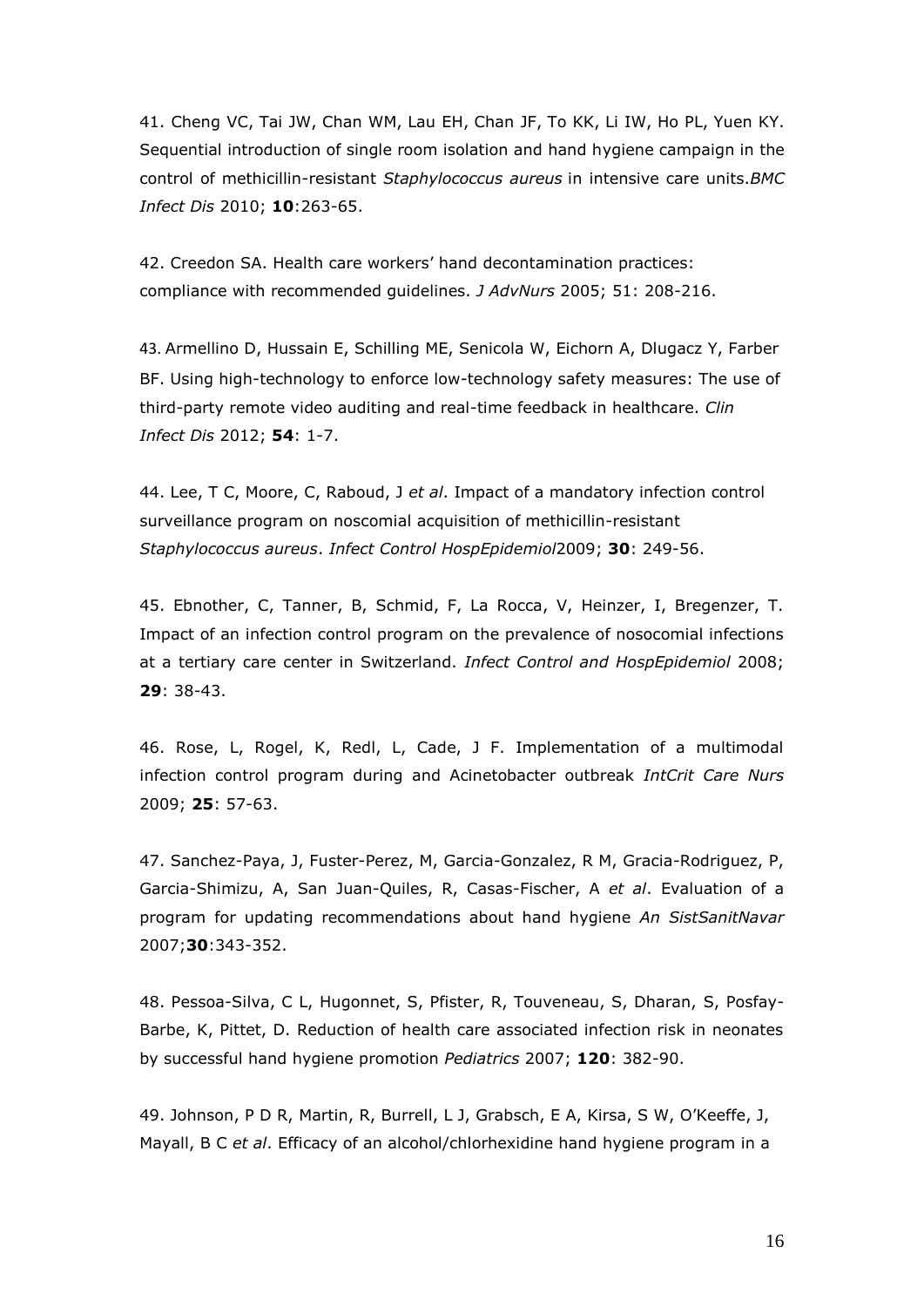hospital with high rates of nosocomial methicillin-resistant *Staphylococcus aureus* (MRSA) infection. *Med J Aust* 2005; **183**: 509-514.

50. McGuckin, M, Shubin, A, McBride, P, Lane, S, Strauss, K, Butler, D, Pitman, A. The effect of random voice hand hygiene messages delivered by medical, nursing and infection control staff on hand hygiene compliance in intensive care *Am J Infect Control* 2006; **34**: 673-75.

51. Miyachi, H, Furuya, H, Umezawa, K, Itoh, Y, Ohshima, T, Miyamoto, M, Asai, S. Controlling methicillin-resistant *Staphylococcus aureus* by stepwise implementation of preventive strategies in a university hospital: impact of a linknurse system on the basis of multidisciplinary approaches *Am J Infect Control* 2007; **35**: 115-121.

52. Harrington, G, Watson, K, Bailey, M, Land, G, Borrell, S, Houston, L, Kehoe, R, *et al*. Reduction in hospitalwide incidence of infection or colonization with methicillin-resistant *Staphylococcus aureus* and use of antimicrobial hand-hygiene gel and statistical process control charts *Infect Control HospEpidemiol* 2007; **28**: 837-844.

53. Thomas, M, Gilespie, W, Krauss, J *et al* Focus group data as a tool in assessing effectiveness of a hand hygiene campaign *Am J Infect Control; 2*006; **33**: 368-373.

54. Sroka, S, Gastermeier, P, Meyer, B 2010. Impact of alcohol hand rub use on meticillin-resistant *Staphylococcus aureus*: an analysis of the literature *J Hosp Infect* 2010; **74**: 204-10.

55. Boscart, V M. McGilton, K S, Levchenko, A, Hufton, G, Holliday, P, Fernie, G R. Acceptability of a wearable hand hygiene device with monitoring capabilities *J Hosp Infect* 2008; **70**: 216-222.

56. Kinsella, G, Thomas, A N, Taylor, R J. Electronic surveillance of wall-mounted soap and alcohol gel dispensers in an intensive care unit *J Hosp Infect* 2007; **66**:34-39.

57. Dawson CH, McKrill JB. Review of technologies available to improve hand hygiene compliance: are they fit for purpose? *J Infect Prev* 2014;**15**: 222-228.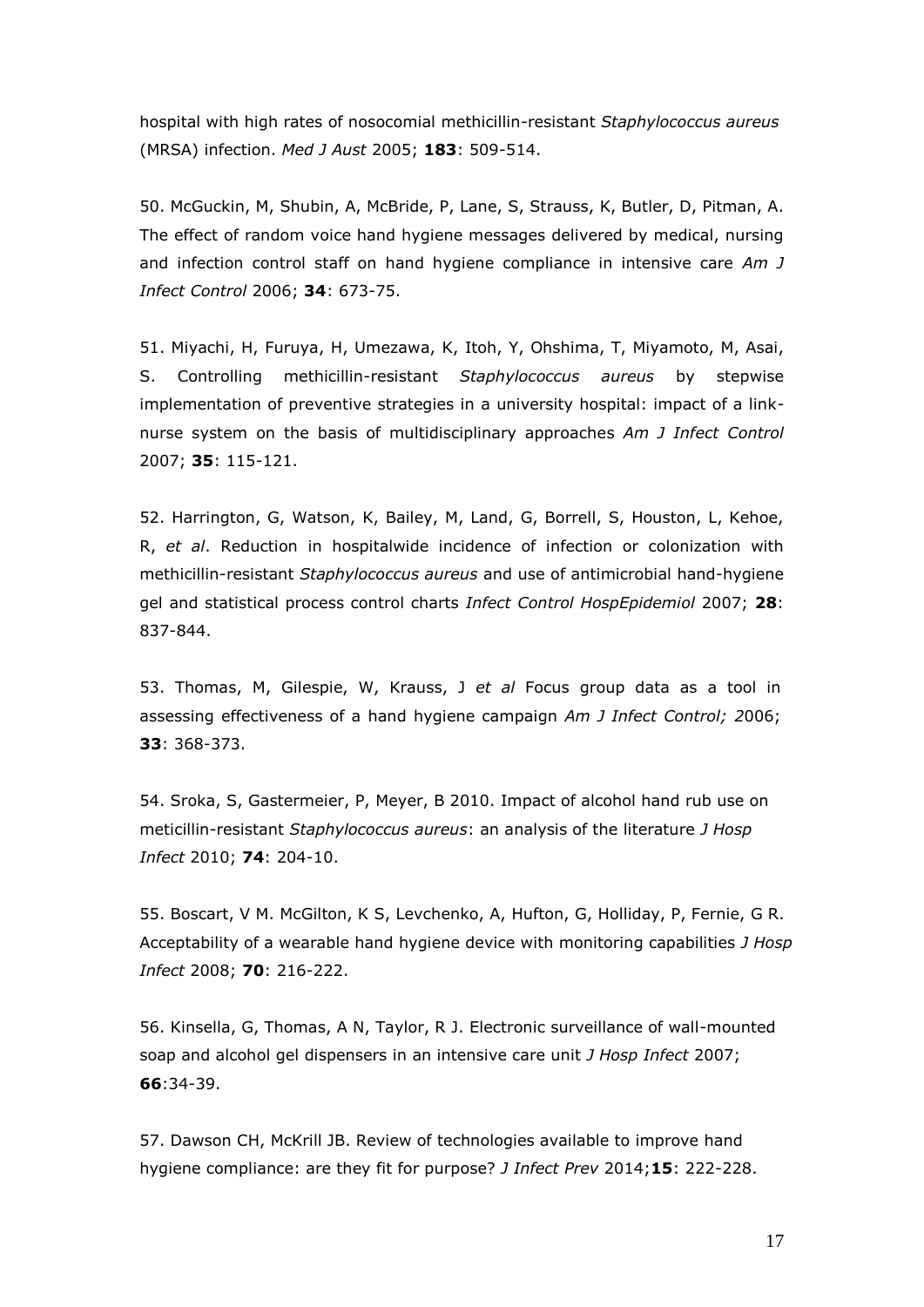59. Srigley JA, Furness CD, Baker GR, Gardam M. Quantification of the Hawthorne effect in compliance monitoring: a retrospective cohort study. *BMJ Qual Saf* 2014; **23** 974-80.

60. Hagel S, Reischkle J, Kesselmeier M et al. Quantifying the Hawthorne effect in hand hygiene compliance through comparing direct observation with automated hand hygiene monitoring. *Infect Control Hosp Epidemiol* 2015; **36**: 957-62.

61. Cheng VCC, Tai J, Ho SKY, Hung KN, Ho PL, Yuen KY. Introduction of an electronic monitoring system for monitoring compliance with Moments 1 and 4 of the WHO 'My 5 Moments for Hand Hygiene' methodology. *BMC Infect Dis* 2011;11 151- 63.

62. Marra AR, Moura DF, Paes AT, dos Santos OF, Edmond MB. Measuring rates of hand hygiene adherence in the intensive care setting: a comparative study of direct observation, product usage and electronic counting devices. *Infect Control Hosp Epidemiol*; 2010; **31**: 796-801.

63. Sax, H, Allegranzi, B, Uckay I, Larson E, Boyce J, Pittet. My five moments for hand hygiene: a user-centred design approach to understanding, training, monitoring and reporting hand hygiene. *J Hosp Infect* 2007;**67**: 9-21.

64. Jeanes, A, Coen, P, Wilson, APR, Drey, N, Gould, D J 2015. Collecting the data but missing the point: validity of hand hygiene audit data. *J Hosp Infect*; 90 156- 162.

65. Fuller C, Michie S, Savage J, McAteer J, Besser S, Charlett, A and Hayward, A, Cookson, BD and Cooper, BS and Duckworth, G and Jeanes, A and Roberts, J and Teare, L and Stone, S. The Feedback Intervention Trial (FIT) — Improving Hand-Hygiene Compliance in UK Healthcare Workers: A Stepped Wedge Cluster Randomised Controlled Trial. *PLoS ONE* 2012: e41617.

66.Widmer, A F, Conzelmann, M, Tomic, M *et al* 2007. Introducing alcohol-based rub for hand hygiene. The critical need for training.*Infect Control HospEpidemiol* 2007; **28**: 50-54.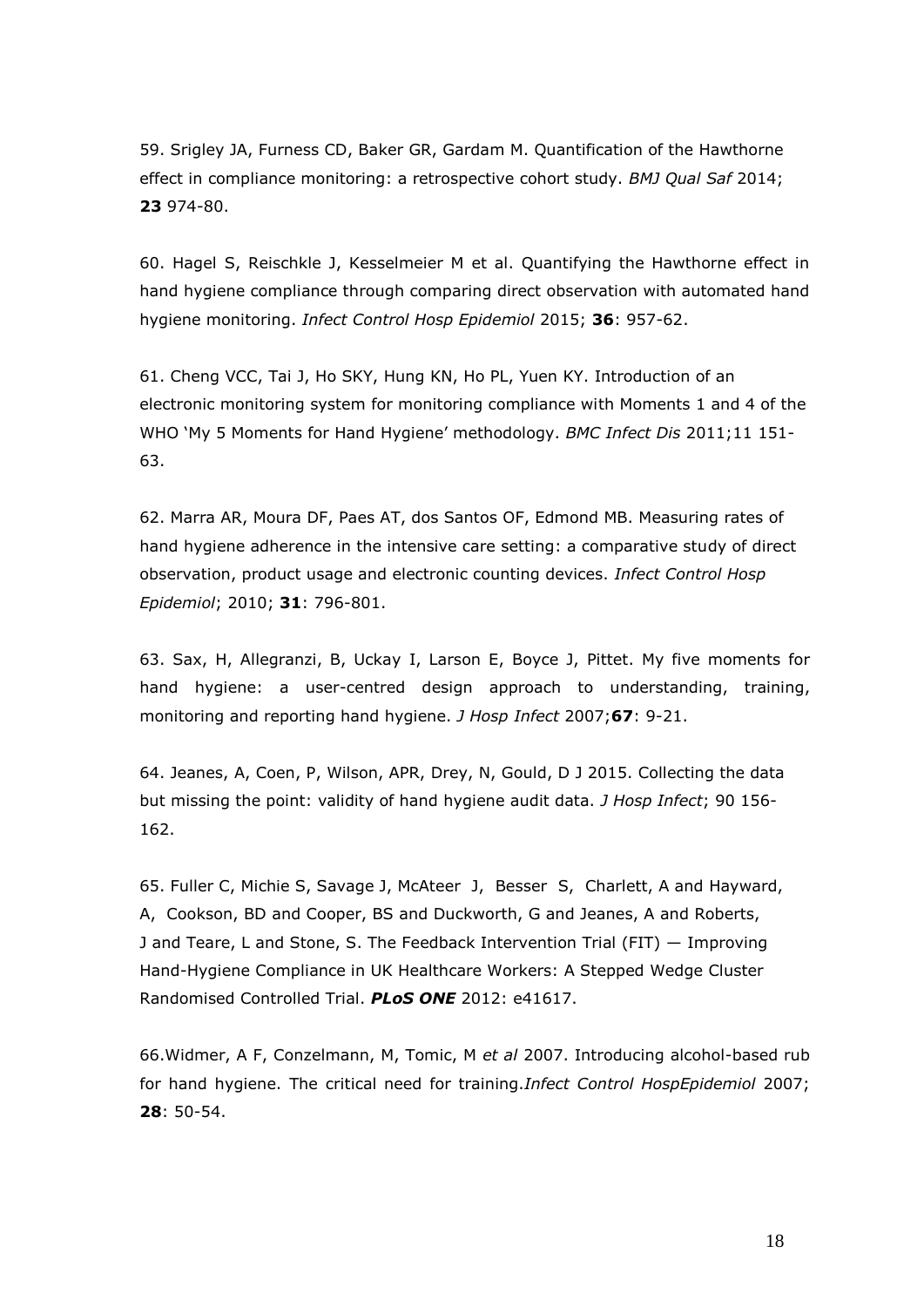67.Yeung WK, Tam WS, Wong TW. Cluster randomized controlled trial of a hand hygiene intervention involving pocket-sized containers of alcohol-based hand rub for the control of infections in long-term care facilities. *Infect Control Hosp Epidemiol* 2011; 32, 67-76.